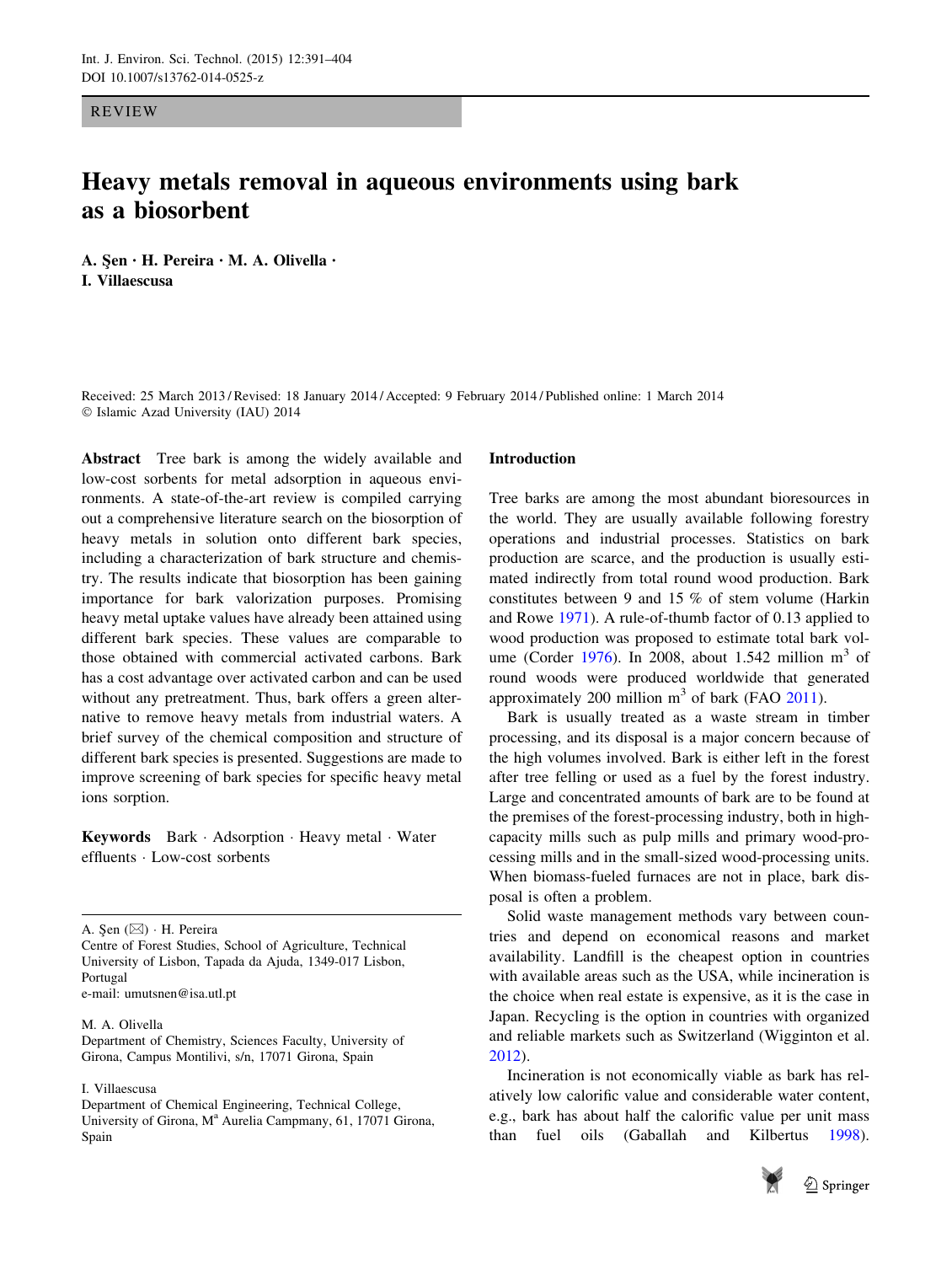

Fig. 1 Main platforms for bark utilization

Environmental concerns regarding soil and air quality are also at stake when considering the burning of bark.

In recent years, there has been a renewed interest in biomass utilization as a raw material for production of chemicals, materials and energy, and studies have been developed focusing on the concept of biorefineries, i.e., to use biomass more efficiently by extracting valuable chemicals and materials (Tuck et al. [2012\)](#page-12-0). Under this biorefineries concept, bark offers many possibilities because of its complex chemical composition and structure. The main utilization possibilities of bark are summarized in Fig. 1. The more traditional routes of energy generation by incineration or other thermochemical processes (such as charcoal production or pyrolysis), or by composting, are complemented with an increased use for materials production using either the whole bark or only fractions (e.g., cork and fibers) as well as for chemicals by extraction of soluble materials or by chemical modification. Recently, the adsorption approach has also been gaining support applying bark as an adsorption substrate for the removal of pollutants, namely of heavy metals, from liquid streams.

Metal adsorption on bark is a monolayer or multilayer accumulation of metal(s) from a liquid solution on the surface of bark in equilibrium. The term "heavy metal" is not defined distinctly in the literature: Certain authors consider heavy metals as metal and semi-metals that cause toxicity, while others use parameters such as density, atomic mass or atomic number for their differentiation (Naja et al. [2009](#page-12-0)). In this review, the term heavy metal includes all metals except group I and group II elements of the periodic table.

Heavy metal removal from waters is a crucial issue for human health. Heavy metals are not biodegradable and accumulate in living organisms causing various diseases (Bailey et al. [1999](#page-11-0)). Heavy metal contamination occurs in the effluents of many industries, but the important contributors are iron and steel production, mining and mineral processing, painting and photography, and metal processing and finishing (electroplating) industries (Gaballah and Kilbertus [1998](#page-11-0)).

Treatments of industrial effluents for heavy metal removal include precipitation, adsorption on ion-exchange resins or adsorption with activated carbons. Precipitation is not as effective as adsorption, and the need to treat large volumes of sludge after the precipitation induces a further problem. Ion-exchange resins and activated carbon are very effective for heavy metal treatments, but they are expensive.

Biosorption is an option to tackle this problem. Biosorbents are highly efficient as heavy metal adsorbents and often require little processing. They are abundant in nature as waste materials or by-products and have a low cost (Bailey et al. [1999;](#page-11-0) Saka et al. [2012\)](#page-12-0). They also have advantages over treatment systems based on living biomass (e.g., phytoremediation or microbial treatments) since they do not need nutrient supply or maintenance of healthy microbial populations, and they allow the recovery of metals (Park et al. [2010](#page-12-0)). Various biomass types were already tested for heavy metal adsorption including fungal biomass, bacterial biomass, algae, peat, wood, bark, leaves, pulp, exhausted coffee, among others (Naja et al. [2009](#page-12-0); Kumar [2006](#page-11-0); Pujol et al. [2013](#page-12-0)).

The utilization of bark in heavy metal adsorption is a promising research line as different bark species have shown high capacity to remove metal ions from aqueous solutions. Abundant, renewable and low-cost barks appear as excellent alternatives to ion-exchange resins and activated carbon for industrial applications. Other important advantages of barks are their adsorption capacity at low metal concentrations (below 100 ppm) (Vazquez et al. [2002](#page-12-0)) and their reductive ability which is important in chromium (VI) removal (Fiol et al. [2003](#page-11-0); Aoyama et al. [2004](#page-11-0); Sen et al. [2012\)](#page-12-0).

The density and floatability of bark are also to be considered in adsorption. The low density of bark components such as cork makes it float in pond treatments, and therefore, metal removal efficiency of bark may be reduced. However, this problem can be solved by using packed column systems.

The metal recovery after adsorption can easily be made with acid washing of the bark (Horsfall et al. [2006](#page-11-0)) and retrieving of metals from the concentrate using electrolytic techniques. Incineration or landfill options can also be considered since the adsorbent has low cost (Naja et al. [2009](#page-12-0)).

There are few references that characterize the specific bark adsorbents and their heavy metal adsorption features (Bailey et al. [1999](#page-11-0); Kumar [2006](#page-11-0)). However, knowledge on the anatomical and chemical characteristics of barks, and

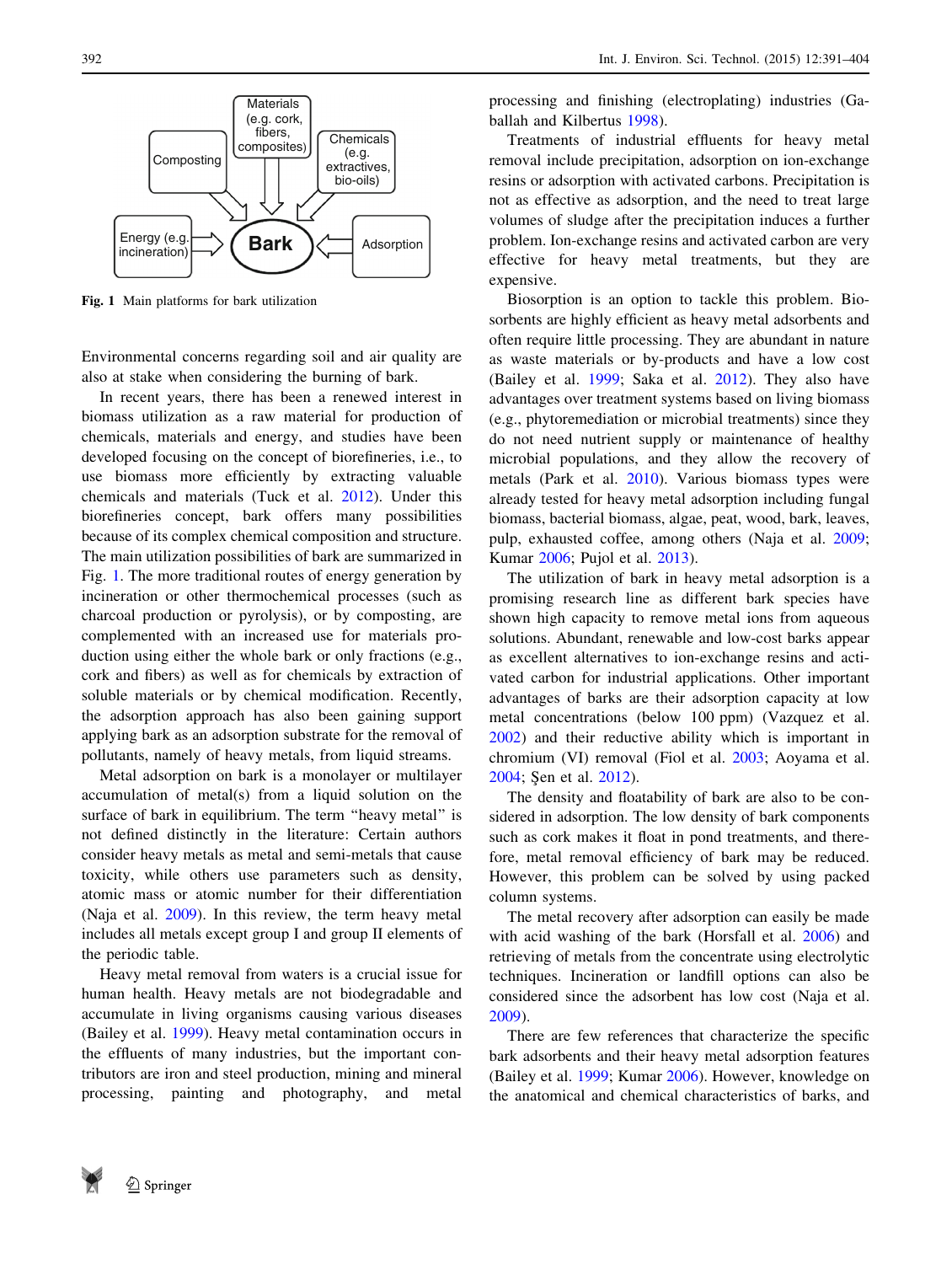

Fig. 2 Schematic diagram of bark: young bark with periderm and epidermis (above) and older bark with a rhytidome (below) (Pereira [2012a\)](#page-12-0)

on the adsorption process and mechanism, will allow a bark screening for higher adsorption efficiency and thereby contribute to bark valorization within the bioadsorption platform.

The aim of the present paper is to survey the past research in this matter and make a state-of-the-art review on metal sorption by different bark species, taking in background their anatomical structure chemistry.

# Bark

# Structure

Bark includes all the tissues outside the vascular cambium and constitutes the external region of tree stems and branches (Fig. 2). Bark is structurally heterogeneous and includes the phloem (with inner functional region for conduction and an outer non-functional region), the periderm (with phelloderm, phellogen and phellem) and the rhytidome. Bark may also be divided into inner bark (including the conducting phloem) and outer bark (nonconducting phloem, periderm and rhytidome).

Two meristems play the major role in bark formation: the vascular cambium that forms the phloem, and the phellogen that produces the phellem (cork) and the phelloderm, together building up the periderm.

The periderm is most often short-lived in most tree species. With aging, the rhytidome is formed including various superposed periderms and phloem tissues between them. However, in a few species such as the cork oak (Quercus suber), only one periderm is active throughout



Fig. 3 Bark of Q. cerris with a thick rhytidome (above) and bark of Q. suber with only one periderm (below)

the life of the tree and no rhytidome is formed (Pereira [2007](#page-12-0)). Figure 3 shows an example of a bark with a thick rhytidome (from Quercus cerris) and a bark with only one periderm (from Q. suber).

The bark thickness is closely related to tree species. It increases with age, and it is also variable along the tree trunk. In general, bark thickness increases with increasing stem diameter, but climatic and nutritional conditions and silvicultural practices may alter the final bark thickness.

Phloem percentage also depends on tree species and on growth conditions. In some species, the phloem is very thin and only comprises a few millimeters, but in other species, its thickness is at cm scale. Only a small part of the phloem is physiologically functional for conduction in trees.

The cells forming the structure of phloem are sieve elements, axial and radial parenchyma, fibers, sclereids and secretory cells. Sieve elements function for water and organic material transfer, while axial parenchyma cells function for organic material storage and radial parenchyma cells for transport and storage. Fibers and sclereids are sclerenchyma cells that function as a mechanical support. The phloem is usually more complex in hardwoods (broadleaved trees) than in softwoods (needle-leaved trees) in

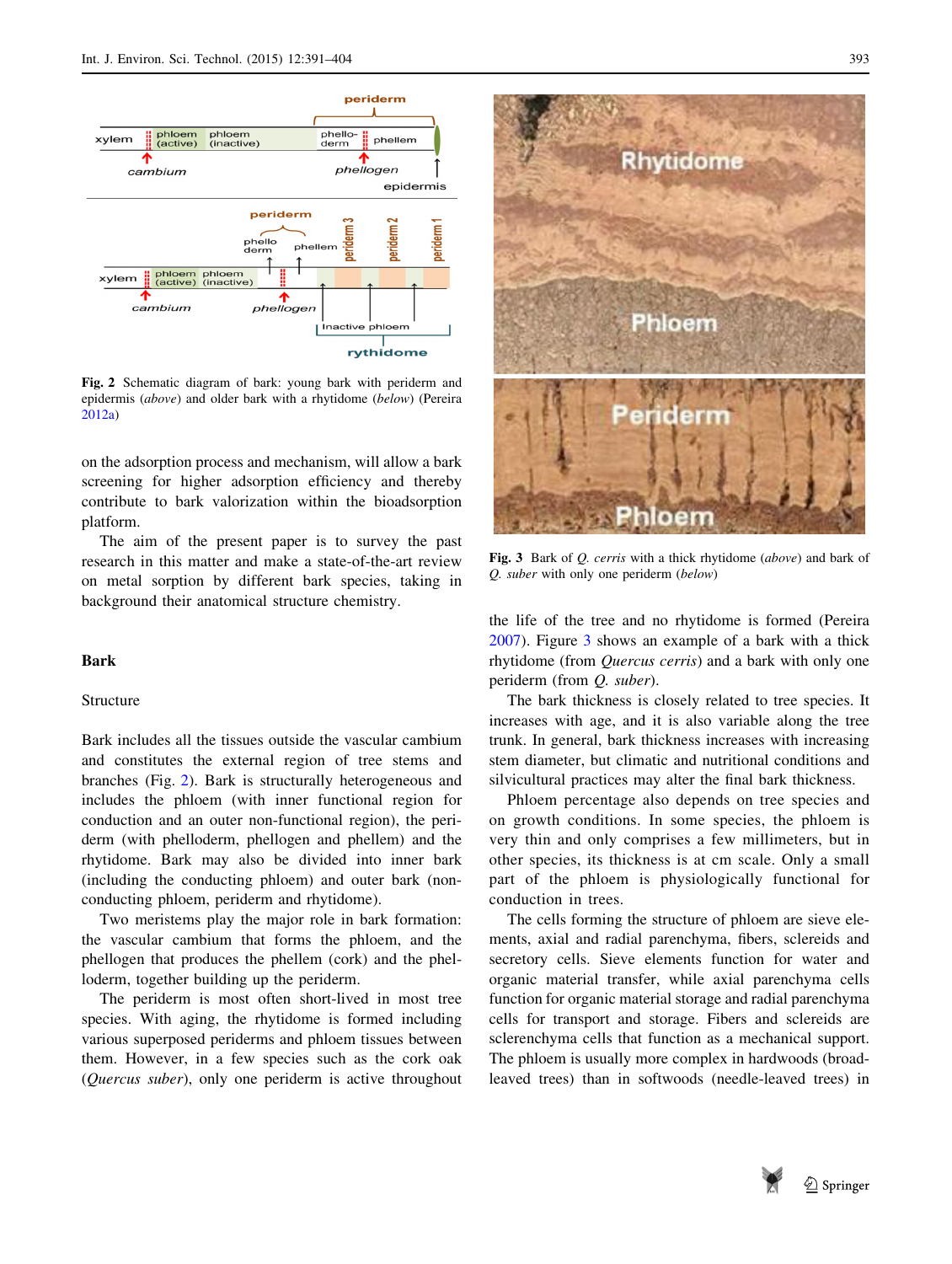Table 1 Range of chemical composition of barks, wood and leaves (Pereira [2012b\)](#page-12-0)

|                | Barks $(\%)$ | Wood $(\%)$ | Leaves $(\% )$ |  |  |
|----------------|--------------|-------------|----------------|--|--|
| Ash            | $2 - 15$     | >1          | $2 - 7$        |  |  |
| Extractives    | $5 - 30$     | $1 - 10$    | $15 - 50$      |  |  |
| Lignin         | $20 - 30$    | $20 - 35$   | $10 - 15$      |  |  |
| Cellulose      | $20 - 40$    | $40 - 60$   | $15 - 35$      |  |  |
| Hemicelluloses | $20 - 30$    | $15 - 30$   | $10 - 15$      |  |  |
| Suberin/cutin  | $2 - 45$     |             | $1 - 4$        |  |  |

Table 2 Chemical compositions of barks from a hardwood (Betula pendula) and a softwood (P. sylvestris) barks (Miranda et al. [2012](#page-12-0), [2013\)](#page-12-0)

|               | Betula pendula $(\%)$ | Pinus sylvestris $(\%)$ |  |  |  |
|---------------|-----------------------|-------------------------|--|--|--|
| Ash           | 2.9                   | 4.6                     |  |  |  |
| Extractives   | 17.6                  | 18.8                    |  |  |  |
| Lignin        | 27.9                  | 33.7                    |  |  |  |
| Holocellulose | 49.8                  | 37.6                    |  |  |  |
| Suberin       | 5.9                   | 1.6                     |  |  |  |

terms of cell arrangement and cell components. The proportions of cell types also differ between bark species.

#### Chemical composition

The chemical composition of bark differs from other biomass resources (Table 1). Bark is considerably more heterogeneous than wood with regard to proportion of the main components as well as their composition. Chemical differences also exist between hardwood and softwood barks as exemplified in Table 2 for birch and pine barks (Miranda et al. [2012](#page-12-0), [2013](#page-12-0)).

In general, bark contains high amounts of inorganic material that is determined as ash. The most common elements in the inorganic fraction are calcium, magnesium and potassium, in this order.

The non-structural components that may be solubilized by appropriate solvents, the so-called extractives, appear also in large amounts in different bark species and usually show a considerable diversity in terms of chemical families and molecules. The extractives of bark include in general 3–5 times more hydrophilic compounds than lipophilic compounds (Harkin and Rowe [1971](#page-11-0)).

The presence of suberin as a structural component of the phellem cells is another important chemical feature of bark. Suberin is a macromolecule with structural functions in the cell wall that is chemically characterized by an interesterified polymer of glycerol to long-chain carboxylic hydroxy acids and diacids. Suberin is a main component of the cork cell wall, e.g., about 40 % of  $Q$ . suber cork,



varying between 23 and 54 % (Pereira [2007,](#page-12-0) [2013\)](#page-12-0). Suberin is not found in woods, and in the barks, it is included only in the phellem. Therefore, the relative amounts of the different anatomical tissues in the bark, namely the proportion of the cork tissue in the periderm and in the rhytidome, will result in differences in the chemical composition of the whole bark. Depending on the species, suberin may represent between 2 and 45 % of the structural chemical components of barks.

Lignin composition seems to be highly variable, but it must be noted that studies on bark lignins are scarce and mainly whole bark was studied. However, bark is heterogeneous and its components may have different lignin compositions. For instance, the cork lignins from Q. suber, Q. cerris and B. pendula barks have a composition similar to those of softwood lignins (Marques et al. [2005](#page-12-0), Marques and Pereira [2013\)](#page-12-0).

Cellulose content of bark is lower than that of wood, while hemicelluloses content is nearly equal (Table 1). The major hemicelluloses in softwood and hardwood barks are galactoglucomannans and arabino-4-O-methyl-glucuronoxylan, respectively, and are similar to those found in the corresponding woods (Rowell [2012\)](#page-12-0).

The different bark cells have different wall structures: Parenchyma cells and sieve elements have thin primary cell walls dominated by cellulose; fibers and sclereids have thick cell walls with high proportion of lignin; and cork cells have secondary walls dominated by suberin.

#### Heavy metals adsorption on bark

Among tree biomass components, bark has shown the highest capacity for heavy metal sorption followed by cones, needles and wood. For instance, Al-Asheh and Duvnjak ([1997\)](#page-11-0) found  $Cd^{2+}$  uptake rates of 9.2, 7.5 and 7.1 µg/mg for pine bark, cones, and needles, respectively. Shin et al. [\(2007](#page-12-0)) compared  $Cd^{2+}$  uptakes of juniper wood and bark and concluded that bark had 3–4 times higher adsorption capacity than wood. Boving et al. ([2008\)](#page-11-0) studied various agricultural wastes including bark in relation to  $Cu<sup>2+</sup>$  adsorption and concluded that bark was the most effective filtration media from all the adsorbents tested.

Shin [\(2005](#page-12-0)) found higher  $Cd^{2+}$  adsorption in bark than in wood in Juniperus monosperma and explained it by the contribution of calcium oxalate to adsorption as confirmed by X-ray diffraction. Bark contains calcium oxalate monohydrate crystals, while this structure is generally absent in wood (Fig. [4](#page-4-0)).

Heavy metals adsorption on biomass is defined as a physicochemical process in which three factors seem to play an important role, i.e., adsorption system-related, metal-related and adsorbent-related factors.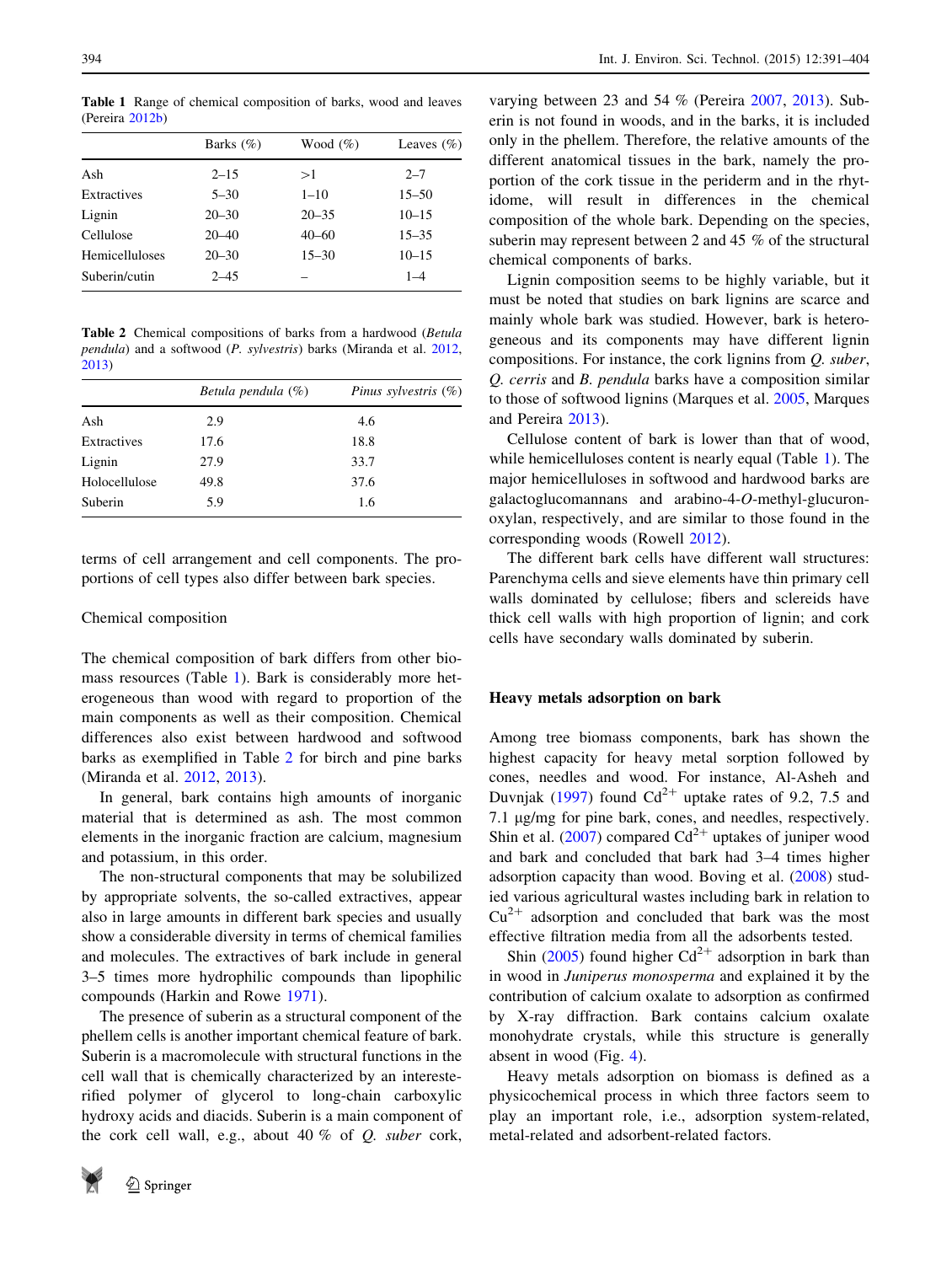<span id="page-4-0"></span>

Fig. 4 Calcium oxalate crystals in teak bark

#### Adsorption system

The pH, temperature and adsorption time are the most important adsorption system parameters.

The pH can influence metal adsorption in three ways. First, the state of active sites can change with pH; at lower pH, the active sites are protonated and a competition starts between metal ions and protons for the active sites. Second, extreme pH values can alter the surface of the adsorbent. Third, the metal speciation in solution is pH dependent, and at higher pH values, metal hydroxide complexes and precipitates can be formed (Naja et al. [2009\)](#page-12-0). Metal adsorption onto bark normally occurs under slightly acidic conditions and within the first minutes of contact time (Martin-Dupont et al. [2002\)](#page-12-0).

Temperature can also alter the adsorption results. With temperature increase, the adsorption of metals increases, although the effect of temperature is small in the  $4-25$  °C range (Martin-Dupont et al. [2002](#page-12-0)). Ghodbane et al. ([2008\)](#page-11-0) showed that maximum cadmium (II) uptake capacity of Eucalyptus bark increased from 14.53 to 16.47 mg/g when the temperature increased from 20 to 50  $^{\circ}$ C. Higher temperatures can change the structure of the adsorbent, and the adsorption capacity may be reduced (Naja et al. [2009](#page-12-0)). The effect of structural change was observed in cork granules of Q. cerris, and lower adsorption capacity was found for  $200-350$  °C heat-treated cork granules (Sen et al. [2012\)](#page-12-0).

#### Metal

Metal-related factors are sorption type, i.e., non-competitive sorption or competitive sorption, polarizability, cation

hydration enthalpy and number of unpaired electrons (Martin-Dupont et al. [2002\)](#page-12-0).

The bigger ions are more polarizable than smaller ions because their electrons are less retained since their distance to the nucleus is larger. These electrons can, consequently, be more easily separated from the atom and bind the adsorption sites onto the bark (Martin-Dupont et al. [2002](#page-12-0)).

The polarizability does not consider aqueous environments contrary to hydration enthalpy. The more the ion is hydrated, the stronger is the hydration enthalpy and the weaker is the binding to bark. If the hydration energy is smaller, the cation can more easily lose water ligands to bind the adsorbent. According to the study of Martin-Dupont et al. ([2002\)](#page-12-0), the highest polarizable intermediate cations  $(Pb^{2+} > Zn^{2+} > Cu^{2+} > Ni^{2+})$  had the lower hydration enthalpy  $(Ni^{2+} > Cu^{2+} > Zn^{2+} > Pb^{2+}).$ Therefore, the theoretical binding affinity or Langmuir  $b$  constant is expected to be in the following order:  $Pb^{2+} > Zn^{2+} > Cu^{2+} > Ni^{2+}$ . Nevertheless, in the study of Martin-Dupont et al. [\(2002](#page-12-0)), "b" Langmuir values followed the order  $Pb^{2+} \gg Cr^{3+} > Ni^{2+} > Zn^{2+} > Cu^{2+}$ with the affinity values 4.65, 0.53, 0.44, 0.41 and 0.38, respectively.  $Cr^{3+}$ , a hard cation, has the second bigger ionic radius after  $Pb^{2+}$ , but it had the biggest hydration enthalpy of all five cations. Hence, the number of unpaired electrons, 3 unpaired electrons in the case of  $Cr^{3+}$  and 2 unpaired electrons in the case of  $Ni^{2+}$ , play an important role in sorption by increasing their binding ability in spite of their higher hydration enthalpies.

The metal cations in solution may compete with other ions for the adsorption sites. When there is only one metal available, the adsorption is non-competitive, but in treatments of industrial effluents, there are many metals available for the adsorption that may suppress each other (competitive adsorption) (Gloaguen and Morvan [1997\)](#page-11-0). In contrast, Hanzlik et al. ([2004\)](#page-11-0) reported that copper and silver were adsorbed better when both existed in solution and total metal uptake was higher than in single metal ion solutions. The synergistic effect was also reported for the simultaneous sorption of Cr(VI) and Cu(II) onto grape stalks (Pujol et al. [2013\)](#page-12-0). Li and Li [\(2003](#page-11-0)) reported that spruce bark showed a selectivity order of  $Cd < Cu < Pb$  in multielement complex adsorption. Escudero et al. ([2013\)](#page-11-0) reported the same selectivity order after studying the adsorption of these metal ions onto grape stalks.

When the hydration energy is smaller, the cation can more easily lose water ligands to bind the adsorbent. Larger ions are more polarizable than smaller ions because part of their electrons is less retained. The more polarizable the metal is, the easier is the adsorption.

The number of unpaired electrons also influences the adsorption. Martin-Dupont et al. [\(2002](#page-12-0)) showed that Cr(III)

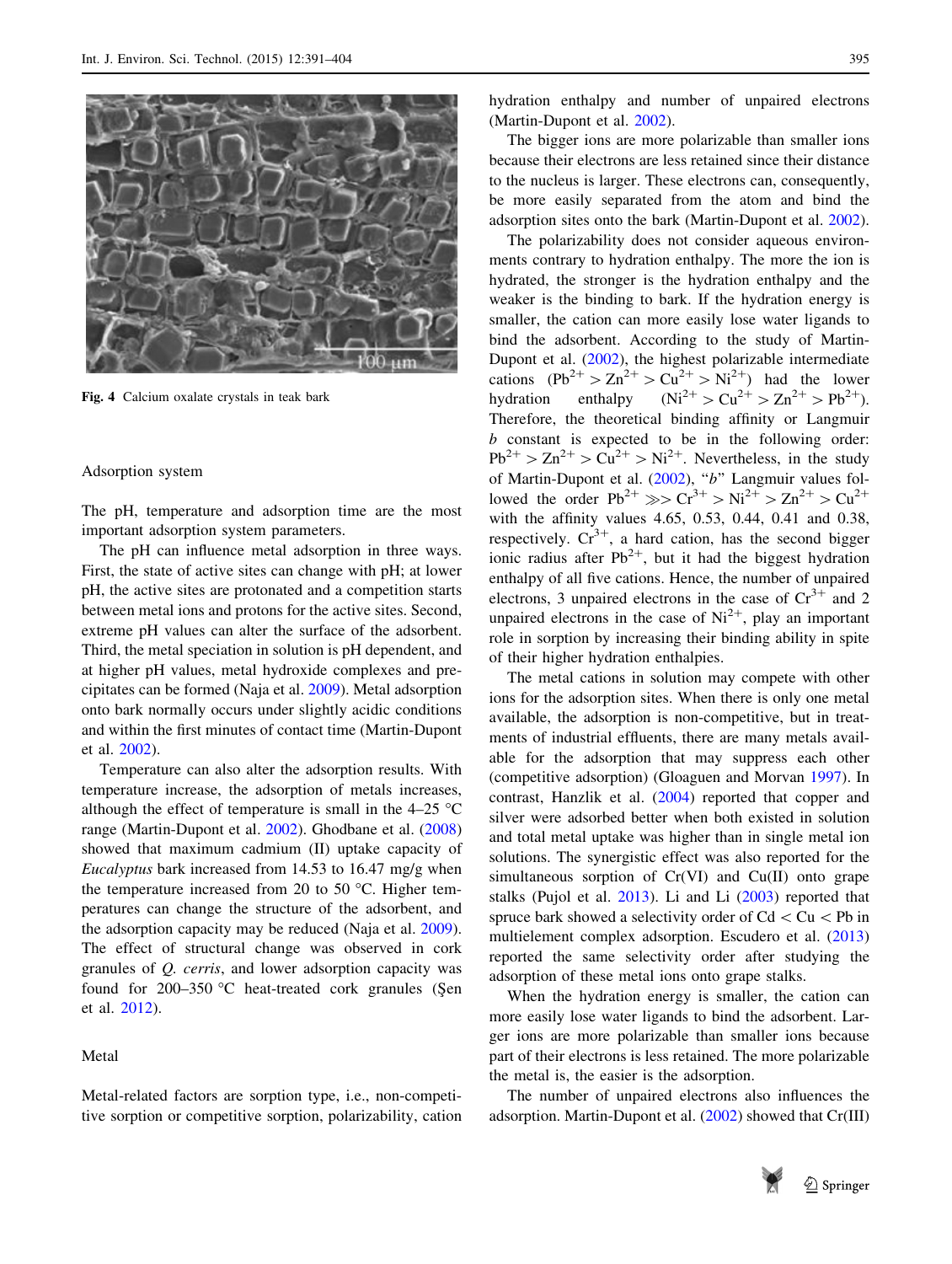had a higher affinity to bind to bark than cations with lower hydration enthalpy because of its unpaired electrons.

# Adsorbent

Adsorbent-related factors are a consequence of the anatomical and chemical properties of barks. It is important to note that the quantity of the adsorbent also alters the adsorption by changing the adsorption capacity.

The different cell types in bark may be important in adsorption due to their different chemical compositions. The difference between phloem and rhytidome particularly affects adsorption. However, the heterogeneity of bark structure has seldom been taken into account.

Only in one research (Aoyama et al. [2004\)](#page-11-0), the inner and outer barks of Cryptomeria japonica were tested separately for heavy metal adsorption and concluded that adsorption capacity was higher in the outer bark (rhytidome) than in the inner bark (phloem): At the same experimental conditions, Cr(VI) uptake values of inner bark and outer bark were 23.0 and 28.4 mg/g, respectively. However, more studies are needed before making a generalization on the adsorption differences between the differentiated parts of bark.

Scanning electron microscopy (SEM) images of Q. suber cork before and after Cd(II) and Pb(II) treatments did not show any difference in cork morphology (López-Mesas et al.  $2011$ ). The SEM-EDX results of  $Cr^{6+}$ -laden corkenriched rhytidome granules of Q. cerris showed that the metal ions were homogeneously adsorbed by different cell types of the rhytidome (Sen et al.  $2012$ ).

Rowell [\(2006](#page-12-0)) reported that adsorptive sites of the lignocellulosic materials increase only slightly with grinding of the material and concluded that heavy metal sorption by lignocellulosic materials does not depend on particle size. Therefore, the differences in adsorption performance may result mainly from chemical differences in bark cell wall components such as crystal-bearing cells in bark (Shin [2005\)](#page-12-0).

Chemical composition differences between bark and other biomass may play an important role in heavy metal adsorption, particularly the higher inorganic (ash) and extractive contents of bark.

The ash content of barks was often ignored in heavy metal adsorption studies, even if the mineral content may affect ionic interaction between the metal and the bark structure and contribute to ion-exchange mechanism. Escudero et al. ([2008a](#page-11-0)) confirmed that potassium ions release from Yohimbe bark during copper (II) adsorption.

Extractives have often been considered in heavy metal adsorption onto the bark (Martin-Dupont et al. [2006](#page-12-0)). Extractives have advantages in heavy metal treatments: Some extractives such as flavonoids (particularly the B ring) can complex with metals in water (Vazquez et al. [2002](#page-12-0)), while tannins and pectins are considered as active ion-exchange compounds with their carboxylic and phenolic groups providing active sites for metal binding (Gloaguen and Morvan [1997](#page-11-0)). Netzahuatl-Muñoz et al. [\(2012](#page-12-0)) reported the involvement of phenolic groups of lignin and tannins present in Cupressus lusitanica bark in the Cr(III) adsorption. This was evidenced by changes observed in the FTIR spectrum, in particular the disappearance of the band associated with OH bending at  $1,318$  cm<sup>-1</sup> and the decrease in intensity of the bands corresponding to aromatic rings stretching at  $1,517$  cm<sup>-1</sup>. On the other hand, extractives may develop coloring problems in water by leaching of compounds such as hydrolyzable tannins that may be toxic to the aquatic life (Aoyama and Tsuda [2001](#page-11-0)).

To avoid the release of soluble tannins and small molecular weight phenolics from the bark into the water, which would cause coloring and contamination, several treatments were tested. Haussard et al. ([2003\)](#page-11-0) treated the bark with microorganisms or with copper or chromium solution, and Oh and Tshabalala ([2007\)](#page-12-0) consolidated bark pine into pellets using citric acid as cross-linking agent before removing Cd(II), Cu(II), Zn(II) and Ni(II). Treatment with acidified formaldehyde was also applied, the rationale being the reaction of formaldehyde with the phenolic hydroxyl groups leading to polymerization by crosslinking of formaldehyde with the soluble tannins and other phenolics making up an insoluble phenol–formaldehyde copolymer. Freer et al. [\(1989](#page-11-0)) showed that the uranium adsorption capacity of Pinus radiata bark improved with acidified formaldehyde treatments. Vazquez et al. ([2002\)](#page-12-0) used this acidified formaldehyde treatment to Pinus pinaster bark for cadmium and mercury removal, after optimizing the treatment conditions. Sarin and Pant ([2006\)](#page-12-0) treated Eucalyptus globulus bark for absorption of chromium and found that the phenol–formaldehyde copolymer preserved high capacity of support toward the adsorption of cations.

Treatment of bark with ammonia solutions or aminocontaining groups like urea is an alternative of formaldehyde treatments. In these treatments, it is aimed to increase metal adsorption of bark and reduce tannin release to the solution. Khokhotva ([2010\)](#page-11-0) treated Pinus sylvestris bark with 5 % urea solution and compared the adsorption results with those of untreated bark: Higher adsorption values of  $Cu(II)$ ,  $Ni(II)$ ,  $Zn(II)$  and  $Pb(II)$  were obtained with ureatreated bark. Three possible reasons suggested by the author for this increased sorption were as follows: dissolution of polyphenols resulting in a better accessibility to the lignin moieties which play a leading role in sorption of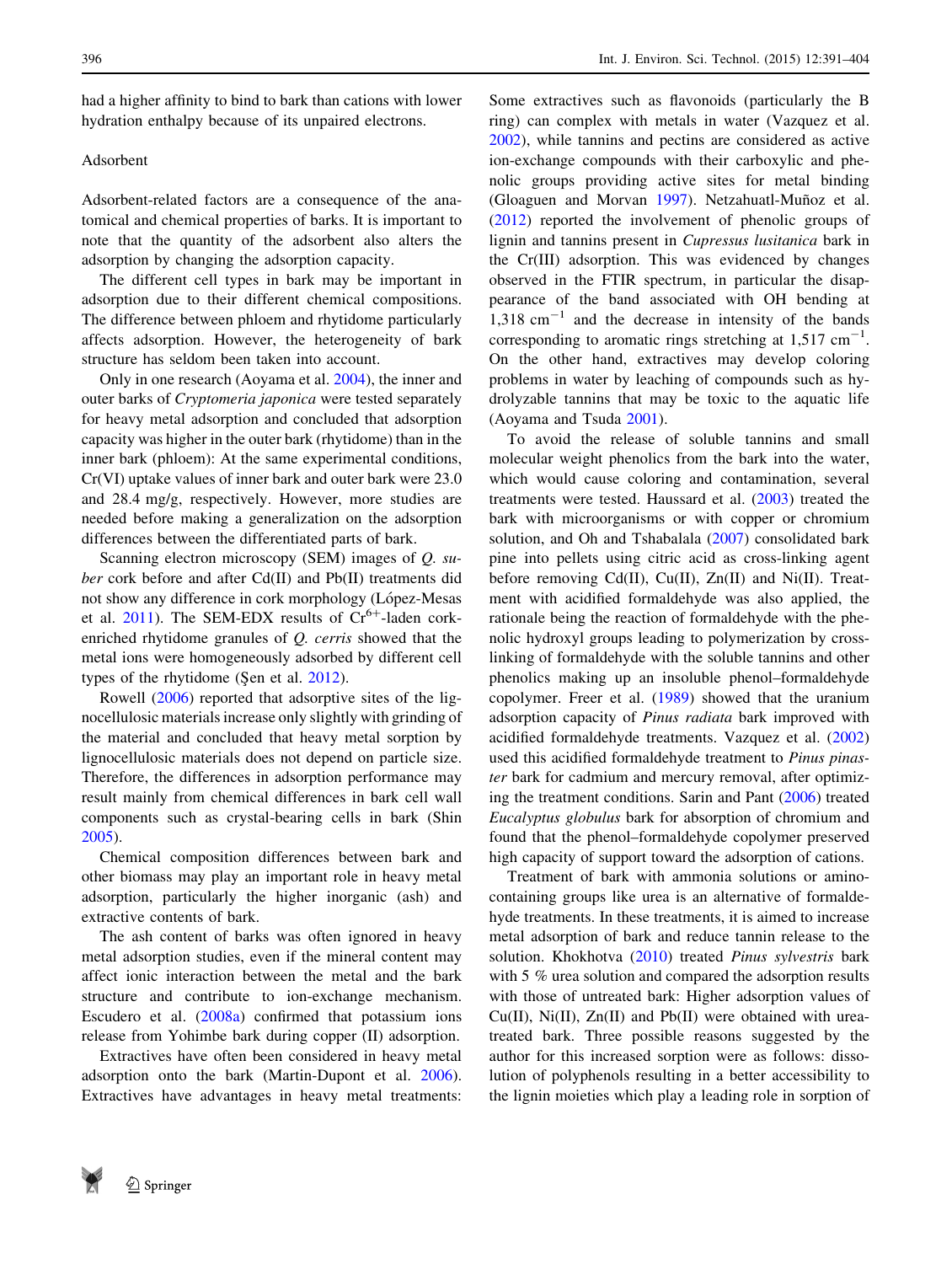metals; neutralization of strong acid (carboxyl) groups of pine bark that results in the inhibition of cation-exchange processes and avoidance of the acidification of the water treated; formation of nitrogen-containing groups on the bark surface due to the urea interaction with carbonyl and carboxyl groups that contributes to the formation of additional active centers of metal binding.

Freer et al. ([1989\)](#page-11-0) showed that the uranium adsorption capacity of P. radiata bark improved with acidified formaldehyde treatments. The acid type is important in these treatments, i.e., nitric acid/formaldehyde treatment resulted better than sulfuric acid/formaldehyde treatment (Freer et al. [1989](#page-11-0)). Martin-Dupont et al. [\(2004](#page-12-0)) used peroxide functionalization followed by 4,4'-diamino-2,2'-stilbene disulfonic acid derivatization in the presence of aspartic acid with Douglas fir bark. However, the toxicity of formaldehyde and lower adsorption capacities after the treatment must also be taken into account in such treatments (Palma et al. [2003;](#page-12-0) Martin-Dupont et al. [2004](#page-12-0)). Recently, Matsumoto et al. [\(2013](#page-12-0)) developed a filter paper mixing cedar bark (70 %) with virgin pulp (7 %) and polyester (15 %) to prevent secondary contamination of water and to achieve the same oxometallic and gold adsorption values as obtained with cedar bark.

Lignin was always regarded as mainly responsible for heavy metal adsorption onto the bark along with tannins and pectins (Martin-Dupont et al. [2006](#page-12-0); Rowell [2006;](#page-12-0) Şen et al. [2012\)](#page-12-0). Some cations show different selectivity to bark components: Cu(II) was bound to phenolic groups of lignins and tannins, while Pb(II) was bound to carboxylic groups in polysaccharides (Martin-Dupont et al. [2006\)](#page-12-0). Sen et al. [\(2012](#page-12-0)) indicated that Cr(VI) reacts with polysaccharides of cork as well as with lignin and suberin. A NMR study of cork showed that carbohydrate moieties of cork produced metal complexations (Villaescusa et al. [2002](#page-13-0)). Heat-modi-fied lignin also reacted with chromium (Şen et al. [2012](#page-12-0)).

Suberin is also involved in heavy metal adsorption. Psareva et al. [\(2005](#page-12-0)) suggested the importance of acidic monomers of suberin in heavy metal adsorption. Sen et al. [\(2012](#page-12-0)) analyzed untreated and  $Cr(VI)$ -treated  $Q$ . cerris cork samples with FT-IR spectroscopy and concluded that Cr(VI) was adsorbed onto suberin. A different monomeric composition of suberins may also affect the adsorption: For instance, Şen et al.  $(2010)$  $(2010)$  showed that Q. cerris suberin is formed primarily by  $\omega$ -hydroxyacids (90 %) and  $\alpha$ , $\omega$ -diacids (8 %), while *Q. suber* suberin is constituted by  $\omega$ hydroxyacids (36 %) and  $\alpha$ , $\omega$ -diacids (62 %). Further, the location of cork in the bark may affect its adsorption values because of chemical composition differences between outer, center and inner cork layers (Jové et al. [2011\)](#page-11-0).

Surface acidic groups in the barks are considered to play an important role in heavy metal adsorption by ion-exchange mechanism. Chubar et al. [\(2004a,](#page-11-0) [b\)](#page-11-0) showed that metal cations bind to carboxylic groups in cork. A total acidic group content of 1.64 meq/g (López-Mesas et al. [2011](#page-11-0)) and 1.88 mmol/g (Olivella et al. [2011](#page-12-0)) was detected on the cork surface. Q. cerris cork had lower total acidic (1.55 mmol/g) but higher strong acidic groups (0.85–0.73 mmol/g) than Q. suber cork. Phenolic hydroxyl groups as well as weak acidic groups were also higher in Q. suber cork (Olivella et al. [2011\)](#page-12-0). Psareva et al. ([2005\)](#page-12-0) treated cork with hydrochloric acid solution and increased uranium adsorption due to increase in strong and weak acidic groups.

The pH at which the adsorbent surface charge is equal to zero is defined as the point of zero charge (pHpzc). The pHpzc gives information on the ionization of functional groups and their interaction with metal species in solution. In solutions with pH higher than pHpzc, the sorbent surface is negatively charged and could interact with positive metal species, while at pH lower than pHpzc, the solid surface is positively charged (Fiol and Villaescusa [2009\)](#page-11-0). Positively charged (pHpzc  $= 6.8$  for *Pausinystalia yohimbe*) or negatively charged (pHpzc = 4.4 for Q. cerris, pH<sub>pzc</sub> = 3.6 for Q. suber) bark surfaces were found in interaction with  $Cu^{2+}$ or with  $Cr^{6+}$  (Fiol and Villaescusa [2009;](#page-11-0) Sen et al. [2012\)](#page-12-0).

## Mechanism, models and determination of adsorption

The ion-exchange or complex formation mechanisms are often used to explain metal binding onto barks (Martin-Dupont et al. [2002;](#page-12-0) Vazquez et al. [2002](#page-12-0); Escudero et al. [2008a;](#page-11-0) Nurchi et al. [2010](#page-12-0)). In the ion-exchange mechanism, metal cations exchange with deprotonated groups on the adsorbent surface. Some functional groups of bark, such as hydroxyl and carboxyl groups, loose the associated proton and behave as an acid, while other groups, such as carbonyl, behave as a base because of their electronegative oxygen atom (Brás et al. [2004\)](#page-11-0).

The carboxylic acid group is the main functional group involved in metal adsorption by biomass, followed by the hydroxyl group, aromatic rings and amine group which together make approximately 85 % of the total groups involved in adsorption (Nurchi et al. [2010](#page-12-0)).

Adsorption isotherms are used to describe the adsorption process of metal ions, to predict adsorption parameters and to compare quantitatively adsorbent performances (Foo and Hameed [2010](#page-11-0)). Generally, Langmuir or Freundlich adsorption isotherm models are used to calculate metal adsorption as a function of equilibrium concentration of the metal ion in solution without considering pH or the other ions in the system (Naja et al. [2009\)](#page-12-0). However, other models have been proposed to describe adsorption.

The empirical model of Freundlich isotherm can be applied to non-ideal sorption on heterogeneous surfaces as

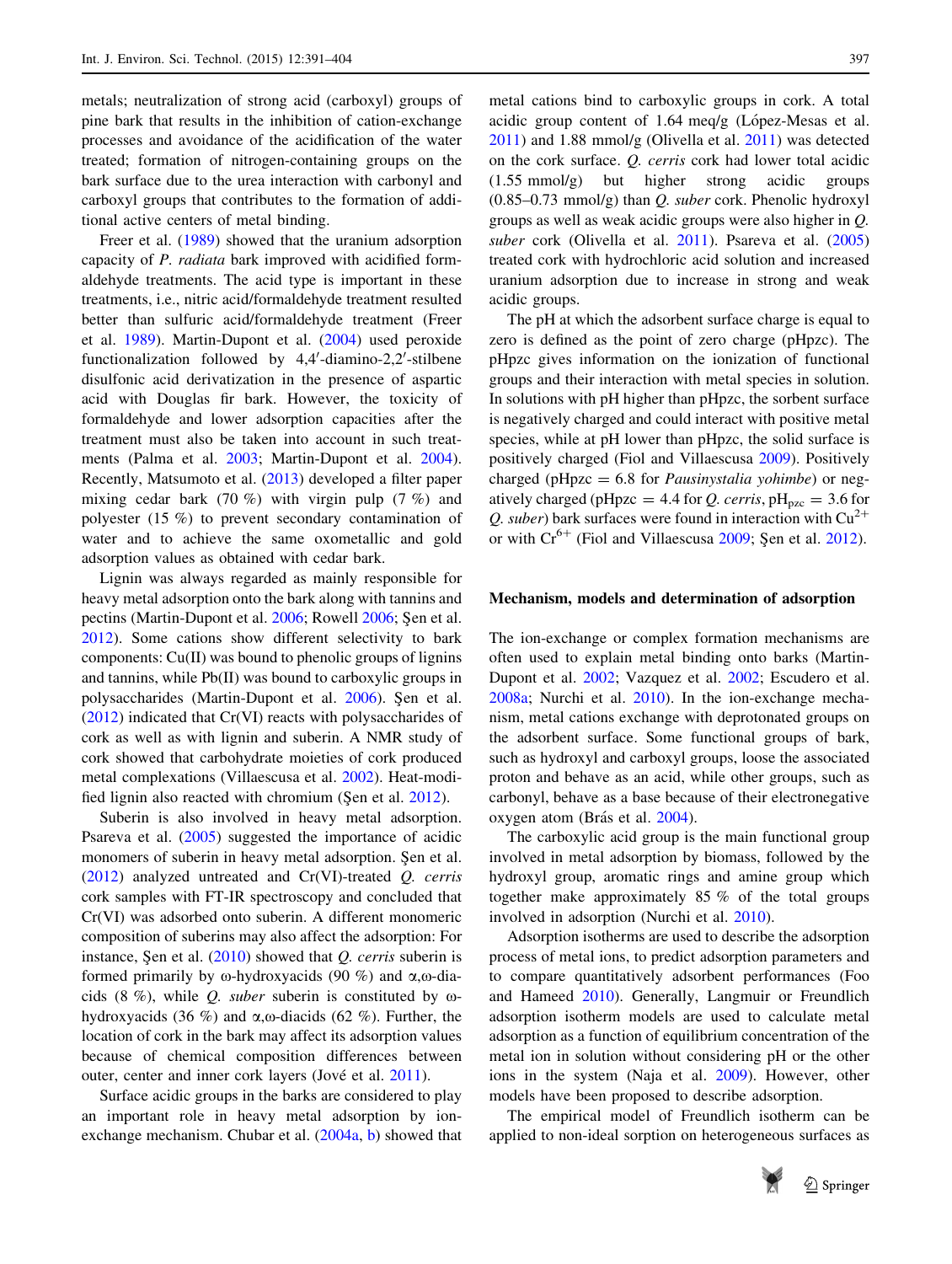well as to multilayer sorption. It assumes that the stronger binding sites are occupied first and that binding strength decreases with increasing site occupation. The following equation is used to define the Freundlich isotherm:

$$
M_{\rm q} = K M^{1/n}
$$

where the constant  $K$  is related to maximum binding capacity and constant n is related to binding strength. The Freundlich isotherm has been derived by assuming an exponentially decaying sorption site energy distribution. It is often criticized for lacking of a fundamental thermodynamic basis since it does not reduce to Henry's law at low concentrations (Ho et al. [2002](#page-11-0)).

The Langmuir model is probably the best known and the most widely applied sorption isotherm. It is based on the assumption that adsorption is a chemical phenomenon and that the sorption is restricted to a monolayer, all sorption sites are uniform, there is only one adsorbent, one sorbet molecule reacts with one active site, and there is no interaction between the sorbed species (Naja et al. [2009](#page-12-0)). The Langmuir isotherm is defined by the following equation:

$$
q_{\rm e} = \frac{q_{\rm max}bC_{\rm f}}{1 + bC_{\rm f}}
$$

where q is the amount of metal adsorbed (mg/g, mmol/g, meq/g),  $q_{\text{max}}$  is the maximum metal uptake by the adsorbent, b is the Langmuir constant and  $C_f$  is the final (equilibrium) concentration of the metal. The  $b$  parameter reflects the affinity (the lower the  $b$  value, the higher the affinity) of the adsorbent for the metal. The Langmuir model is useful in metal adsorption studies because it gives the  $q_{\text{max}}$  and b information. Generally, higher  $q_{\text{max}}$  and lower *b* values are sought in adsorbents. Also, the equation shows that at low sorbate concentrations, it effectively reduces to a linear isotherm and thus follows Henry's law. Alternatively, at high sorbate concentrations, it predicts a constant monolayer sorption capacity.

Sips isotherm is a combination of the Langmuir and Freundlich models and is expected to describe heterogeneous surfaces much better. At low sorbate concentrations, it reduces to a Freundlich isotherm, while at high sorbate concentrations, it predicts a monolayer adsorption capacity characteristic of the Langmuir isotherm. The model can be written as follows:

$$
q_{e} = \frac{q_{\rm m} a_{\rm s} C_{\rm e}^{1/n}}{1 + a_{\rm s} C_{\rm e}^{1/n}}
$$

where  $q_m$  is the monolayer adsorption capacity (mg/g) and  $a<sub>s</sub>$  is the Sips constant related to energy of adsorption (Foo and Hameed [2010](#page-11-0)).

The Redlich–Peterson isotherm also incorporates features of both Langmuir and Freundlich equations. It may be used to represent adsorption equilibria over a wide concentration range. It can be described as follows:

$$
q_{\rm e} = \frac{K_{\rm R} C_{\rm e}}{1 + a_{\rm R} C_{\rm e}^{\beta}}
$$

where  $K_R$  (l/g) and  $a_R$  (l/mg) are Redlich–Peterson isotherm constants and  $\beta$  lies between 0 and 1.

At low concentrations, this equation approximates to a linear isotherm, and at high concentrations, its behavior approaches that of the Freundlich isotherm and of the Langmuir isotherm when  $\beta = 1$ . However, the equation cannot be linearized for easy estimation of isotherm parameters because of the three unknown parameters contained in the equation. Therefore, a minimization procedure is performed to maximize the correlation coefficient  $R^2$  between the theoretical data for  $q_e$  predicted from the linearized equation and the experimental data.

The Temkin isotherm assumes that the fall in the heat of sorption is linear rather than logarithmic, as implied in the Freundlich equation (Aharoni and Ungarish [1977\)](#page-11-0). It is applied in the following form:

$$
q_{\rm e} = \frac{RT}{b} \ln(K_{\rm T} C_{\rm e})
$$

where  $K_T$  is the equilibrium binding constant (l/g), b is related to heat of adsorption  $(J/mol)$ ,  $R$  is the gas constant  $(8.314 \times 10 - 3 \text{ kJ/K} \text{ mol})$  and T is the absolute temperature  $(K)$ .

The Dubinin–Radushkevich isotherm assumes that the characteristic sorption curve is related to the porous structure of the sorbent. The equation applied is given as follows:

$$
q_{\rm e} = q_{\rm D} \exp\biggl(-B_{\rm D} \biggl[ RT \ln\biggl(1 + \frac{1}{C_{\rm e}}\biggr)\biggr]\biggr)^2
$$

where  $q_D$  is the Dubinin–Radushkevich isotherm constant (mmol/g);  $q_e$  is the solid-phase metal ion concentration at equilibrium (mmol/g);  $R$  is the universal gas constant [8.314 J/(mol K)]; T is the absolute temperature  $(K)$ ; the Dubinin–Radushkevich isotherm constant  $(\beta_D)$  is related to the mean free energy of sorption  $(E, kJ/mol)$  of the sorbate, and the related energy can be computed using the following relationship.

$$
E=1\div\sqrt{2B_{\rm D}}
$$

In most sorption studies reported in the literature, the authors use some of the available isotherm models and calculate the isotherm parameters using different regression methods. In general, different function errors

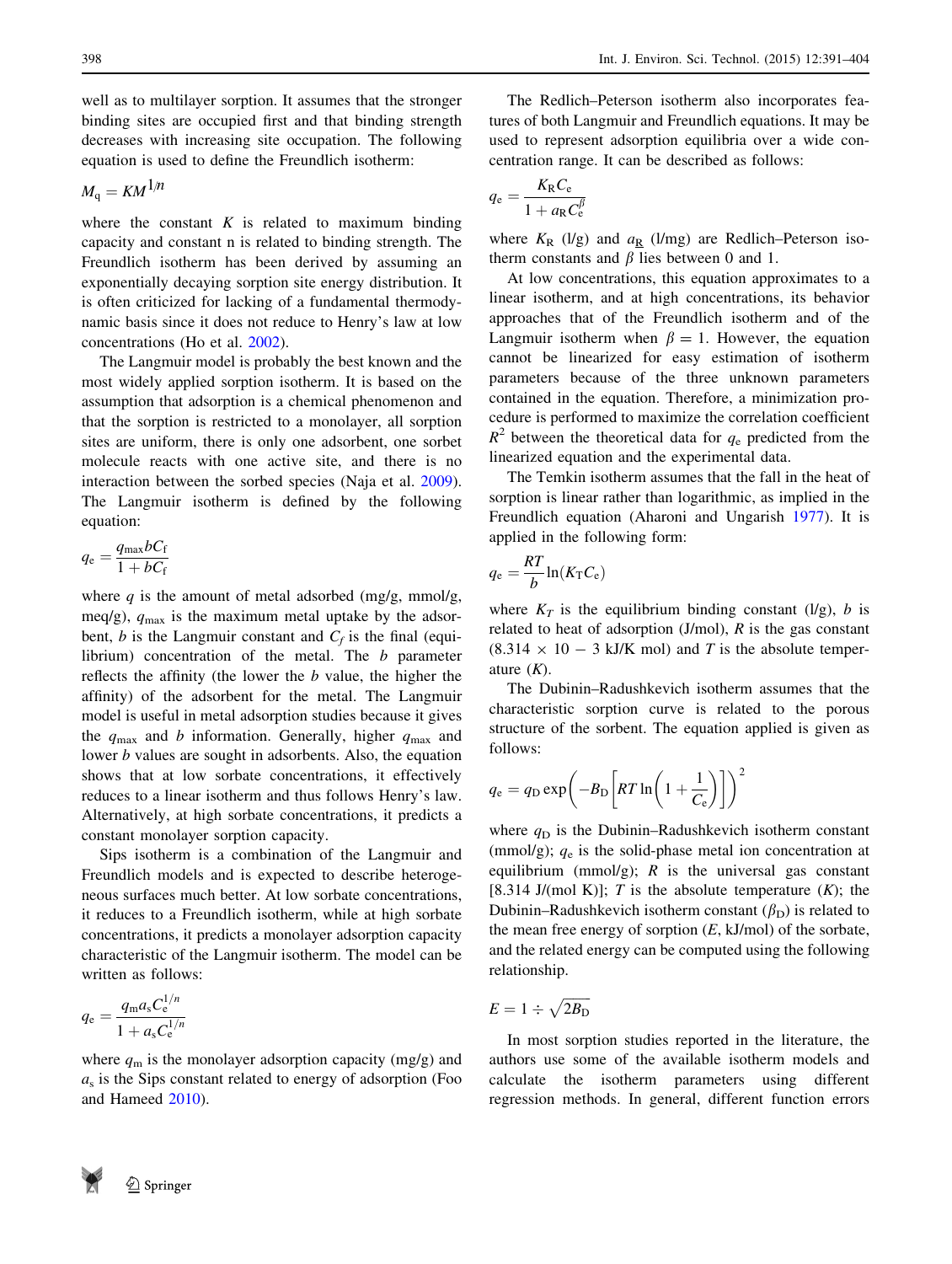are used to decide on the model which best fits the experimental data, i.e., by comparison of  $R^2$  (linear regression) or sum square residuals (SSR) (nonlinear regression) or others. Recently, Poch and Villaescusa [\(2012](#page-12-0)) compared the results obtained using different function errors and demonstrated that the orthogonal distance regression (ODR) method gives the most accurate estimates of the Langmuir isotherm parameters among the different methods when the experimental data have an error.

The metal uptake by bark may be determined with batch adsorption essays or using packed columns (Miralles et al. [2008;](#page-12-0) Escudero et al. [2008b,](#page-11-0) [2013\)](#page-11-0). Batch experiments are generally conducted in laboratory conditions, and upflow or downflow packed bed tests are used to predict industrial utilization possibilities of the adsorbents. In batch experiments, the metal adsorption is determined by introducing the metal solutions onto bark and calculating the difference between initial and final metal concentrations of the filtrates. The column experiments generally give higher adsorption results than the batch tests (Palma et al. [2003](#page-12-0)).

Flame atomic absorption spectroscopy (FAAS) is generally applied for the determination of metal concentration, but inductively coupled plasma atomic emission spectroscopy (ICP-AES) and different spectrophotometric methods are also commonly used. Fourier transform infrared spectroscopy (FT-IR), diffuse reflectance infrared Fourier transform spectroscopy (DRIFTS), nuclear magnetic resonance spectroscopy (NMR), electron spin resonance spectroscopy (ESR) or potentiometric titration methods are applied to determine the active sites of the adsorbent (Park et al. [2010;](#page-12-0) Nurchi et al. [2010\)](#page-12-0). Metal localizations and their bindings on the adsorbent surface are evaluated with scanning electron microscopy energy-dispersive X-ray spectroscopy (SEM-EDX), X-ray absorption spectroscopy (XAS) or X-ray photoelectron spectroscopy (XPS) (Nurchi et al. [2010\)](#page-12-0).

#### Overview of adsorption studies

# Barks and metals tested

Although heavy metal adsorption studies have been conducted as early as the 1920s, new biosorbents including bark were tested only after the 1970s. It is noteworthy that bark adsorption tests with bark as adsorbent gained importance between 1970 and 1980 (Fig. 5). One of the oldest publications on bark adsorption was the study of Masri et al. [\(1974](#page-12-0)). In that study, Douglas fir and black oak barks were treated with mercury solutions and the





Fig. 5 Number of search results using *bark, adsorption* and *heavy* metal keywords on bark adsorption with heavy metals based on Google Scholar Data



Fig. 6 Number of search results (2 years of averages) using bark, adsorption and heavy metal keywords on bark adsorption with heavy metals in the last 10 years based on Google Scholar Data

adsorption quantities were 100 mg Hg/g for Douglas fir bark and 400 mg Hg/g for black oak bark.

From that period on, research publications increased substantially, especially between the periods 1990–2000 and 2000–2010. The large number of research publications in the last 10 years is indicative of the interest in bark valorization and on the use of biosorbents for water treatments (Figs. 5, 6).

Google Trends analysis in 2011 and Google Insights for Search between years 2004 and 2012 showed that bark was studied mostly in USA, Canada, Australia and UK, while adsorption was searched in South Korea, India, Malaysia and Thailand. The keyword heavy metal was searched mostly in India, USA, Canada and Brazil. Nurchi and Villaescusa [\(2008](#page-12-0)) reported increasing interest on the use of agricultural biomass in the emerging countries of India, Brazil, Turkey, Argentina and Nigeria. These results are indicative of current problems (e.g., bark in large timberproducing countries such as the USA) and of the industrialization process (metal effluents in India).

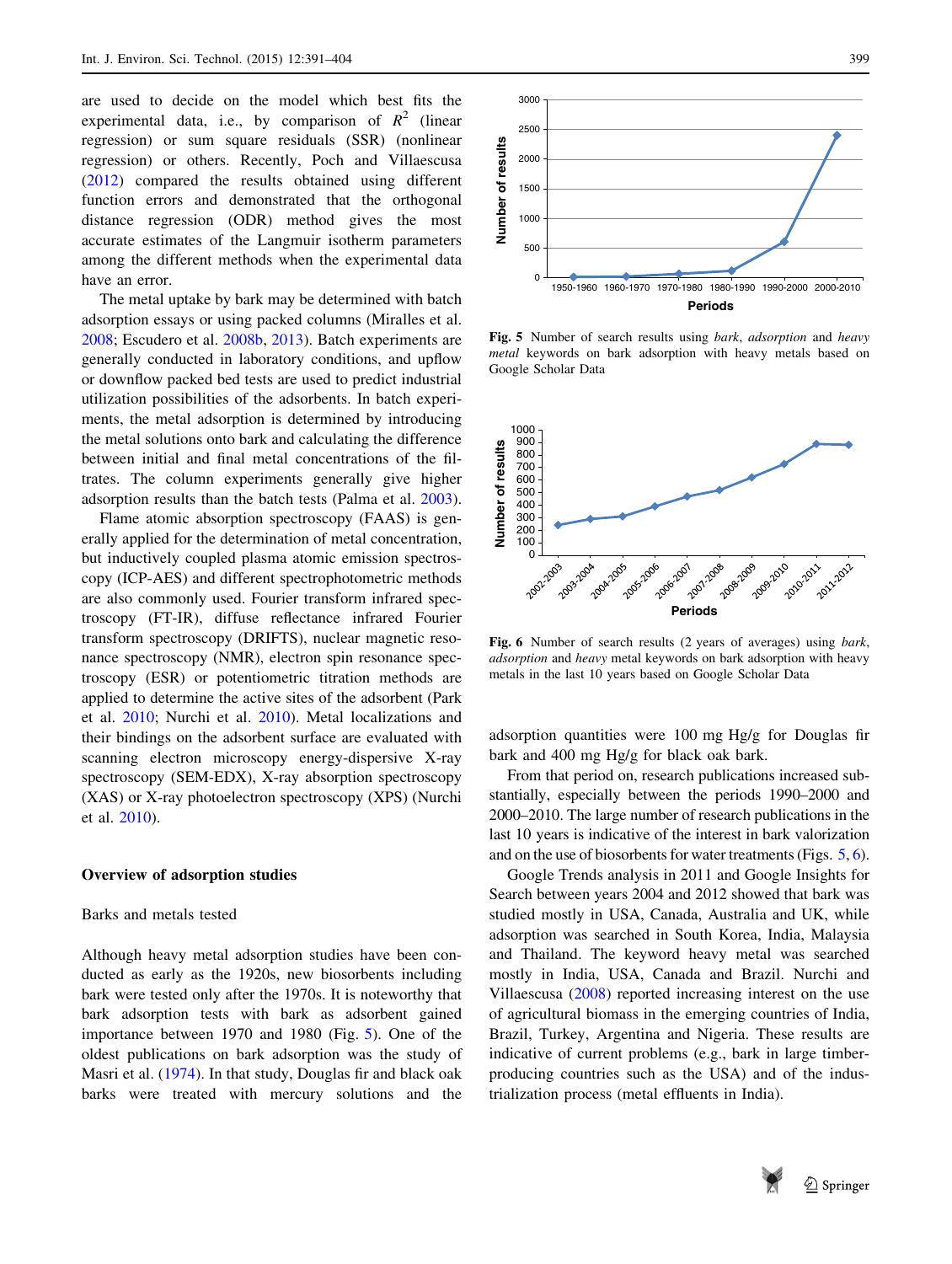<span id="page-9-0"></span>

| Table 3 Research on softwood barks as biosorbents: metal cations and corresponding $q_{\text{max}}$ (mmol/g) values |  |
|---------------------------------------------------------------------------------------------------------------------|--|
|---------------------------------------------------------------------------------------------------------------------|--|

| Species                         | Metal cations, $q_{\text{max}}$ (mmol/g) |                    |                    |                    |                  |           |        |                    |           | References                  |
|---------------------------------|------------------------------------------|--------------------|--------------------|--------------------|------------------|-----------|--------|--------------------|-----------|-----------------------------|
|                                 | $\mathrm{Cd}^{2+}$                       | $\mathrm{Cr^{3+}}$ | $\mathrm{Cr}^{6+}$ | $\mathrm{Cu}^{2+}$ | $\mbox{Fe}^{2+}$ | $Hg^{2+}$ | $Ni2+$ | $\mathrm{Pb}^{2+}$ | $Zn^{2+}$ |                             |
| Abies sachalinensis             | 0.06                                     |                    |                    | 0.07               |                  |           |        |                    | 0.05      | Seki et al. (1997)          |
| Chamaecyparis obtusa            | 0.10                                     |                    |                    | 0.08               |                  |           |        |                    | 0.09      | Seki et al. (1997)          |
| Cryptomeria japonica            |                                          |                    | 1.38               |                    |                  |           |        |                    |           | Aoyama et al. $(2004)$      |
| Juniperus monosperma            | 0.09                                     |                    |                    |                    |                  |           |        |                    |           | Shin et al. (2007)          |
| Larix gmelinii var. japonica    | 0.09                                     |                    |                    | 0.10               |                  |           |        |                    | 0.08      | Seki et al. (1997)          |
| Larix leptolepis                |                                          |                    | 0.30               |                    |                  |           |        |                    |           | Aoyama and Tsuda (2001)     |
|                                 | 0.08                                     |                    |                    | 0.08               |                  |           |        |                    | 0.07      | Seki et al. (1997)          |
| Picea abies                     |                                          | 0.07               |                    | 0.12               |                  |           | 0.09   | 0.16               | 0.10      | Martin-Dupont et al. (2006) |
|                                 | 0.14                                     |                    |                    | 0.15               |                  |           |        |                    | 0.12      | Seki et al. (1997)          |
| Picea glehnii                   | 0.11                                     |                    |                    | 0.12               |                  |           |        |                    | 0.11      | Seki et al. (1997)          |
| Picea jeozensis                 | 0.11                                     |                    |                    | 0.11               |                  |           |        |                    | 0.11      | Seki et al. (1997)          |
| Pinus brutia                    |                                          |                    |                    |                    |                  |           |        | 0.37               |           | Gundogdu et al. (2009).     |
| Pinus densiflora                | 0.09                                     |                    |                    | 0.07               |                  |           |        |                    | 0.07      | Seki et al. (1997)          |
| Pinus pinaster                  | 0.07                                     | 0.37               |                    |                    |                  |           |        | 0.02               |           | Kumar (2006)                |
| Pinus ponderosa                 | 0.45                                     |                    |                    | 0.89               |                  |           | 0.46   |                    | 0.81      | Oh and Tshabalala (2007)    |
| Pinus radiata                   |                                          |                    |                    |                    |                  | 0.47      |        |                    |           | Palma et al. (2003)         |
| Pinus strobus                   | 0.08                                     |                    |                    | 0.09               |                  |           |        |                    | 0.06      | Seki et al. (1997)          |
|                                 |                                          | 0.03               |                    | 0.04               |                  |           | 0.03   | 0.05               | 0.03      | Martin-Dupont et al. (2006) |
| Pinus thunberghii               | 0.06                                     |                    |                    | 0.10               |                  |           |        |                    | 0.08      | Seki et al. (1997)          |
| Pseudotsuga menziesii           |                                          |                    |                    |                    |                  | 0.50      |        |                    |           | Masri et al. (1974)         |
|                                 |                                          | 0.03               |                    | 0.06               |                  |           | 0.06   | 0.06               | 0.06      | Martin-Dupont et al. (2006) |
| Sciadopitys verticillata        | 0.09                                     |                    |                    | 0.12               |                  |           |        |                    | 0.10      | Seki et al. (1997)          |
| Sequoia sempervirens            |                                          |                    |                    |                    |                  | 1.25      |        |                    |           | Kumar (2006)                |
| Taxus cuspidata                 | 0.13                                     |                    |                    | 0.12               |                  |           |        |                    | 0.12      | Seki et al. (1997)          |
| Thujopsis dolabrata var. hondae | 0.12                                     |                    |                    | 0.09               |                  |           |        |                    | 0.09      | Seki et al. (1997)          |

In the last four decades, more than 60 research studies were reported on the biosorption of heavy metals with barks. More than 40 bark species were tested (mainly softwood barks), and over 10 heavy metals were studied (Tables 3, [4](#page-10-0)). The adsorption tests were conducted mainly using locally available low-cost tree barks.

Copper and cadmium are the most studied metals, followed by zinc and chromium. Lead and nickel were also studied to some extent. Nurchi and Villaescusa ([2008\)](#page-12-0) reported that these six metals account for 90 % of the adsorption studies with agricultural biomass. Studies with iron and mercury are rare, and there is only one study with uranium and vanadium.

# Critical evaluation aspects

Several authors have tested barks of different species for heavy metal adsorption. However, most of them ignored bark origin, structure and chemistry which might be important aspects regarding adsorption performance.

Some authors neglected using scientific names of the bark species they tested, and in some cases, dubious common names were used such as black oak, redwood or eucalypt bark. This is a drawback for comparing adsorption performances of different bark species for specific metals.

The heterogeneity of the bark structure was also often ignored in the heavy metal adsorption tests. In most cases, whole samples (phloem and rhytidome milled together) were used in the batch adsorption tests.

The metal solutions were usually prepared in the laboratory, but industrial effluents were also tested. For instance, Sarin and Pant [\(2006](#page-12-0)) studied chromium adsorption with E. globulus bark from an industrial effluent. They obtained higher adsorption efficiency with the industrial effluent than with a pure solution: Freundlich  $K_f$ and *n* values of Cr(VI) adsorption were  $21.7-6.7$  mg/g and

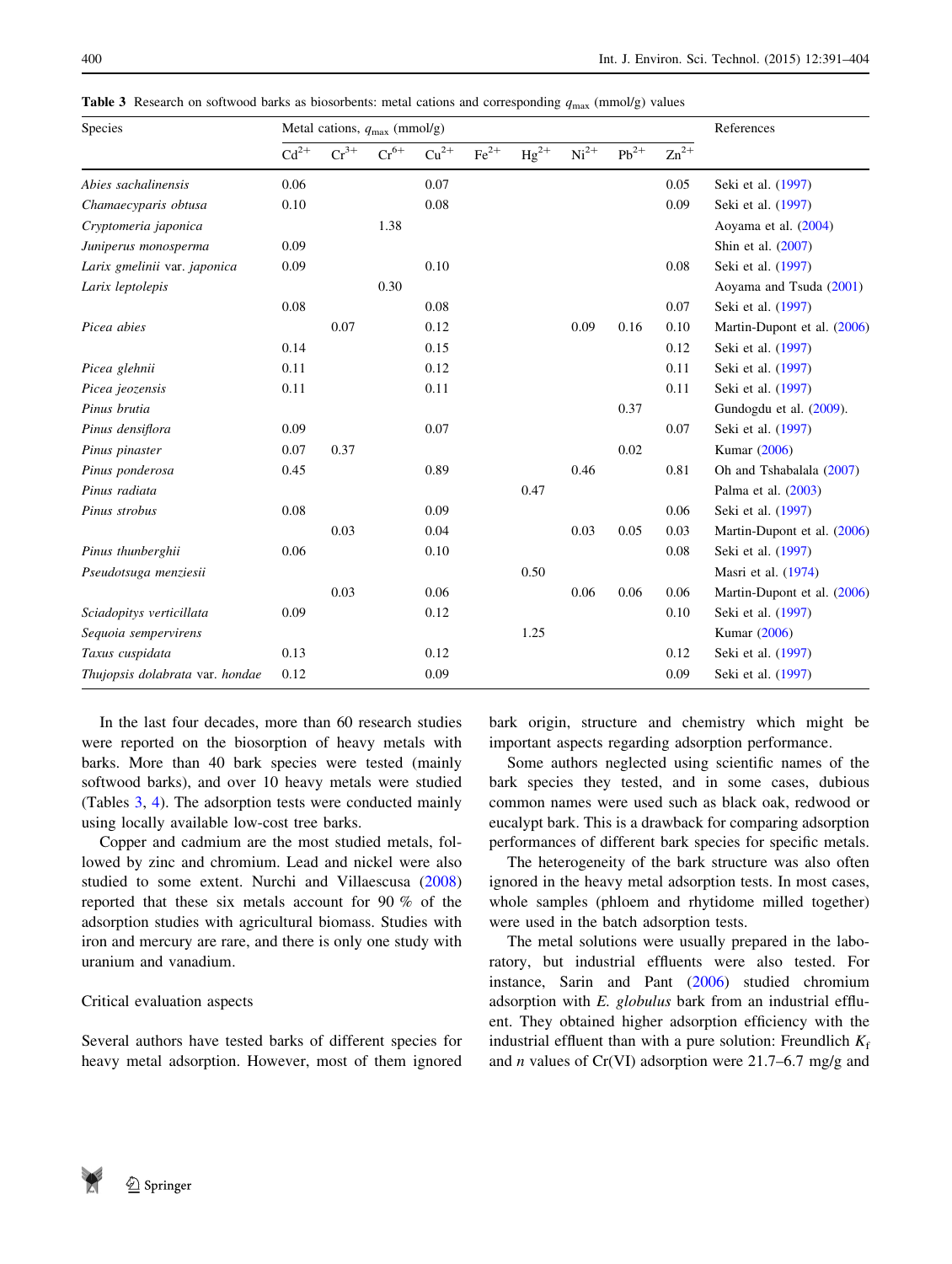| Species               | Metal cations, $q_{\text{max}}$ (mmol/g) |           |           |        |        |                |        |           |           | References                  |
|-----------------------|------------------------------------------|-----------|-----------|--------|--------|----------------|--------|-----------|-----------|-----------------------------|
|                       | $Cd^{2+}$                                | $Cr^{3+}$ | $Cr^{6+}$ | $Cu2+$ | $Fe2+$ | $Hg^{2+}$      | $Ni2+$ | $Pb^{2+}$ | $Zn^{2+}$ |                             |
| Afzelia africana      |                                          |           | 0.19      | 0.40   | 0.16   |                | 0.16   | 0.2       |           | Gloaguen and Morvan (1997)  |
| Castanea sativa       |                                          | 0.08      |           | 0.24   |        |                | 0.06   | 0.16      | 0.10      | Martin-Dupont et al. (2006) |
| Harwickia binata      | 0.30                                     |           |           |        |        |                |        |           |           | Kumar (2006)                |
| Eucalyptus (globulus) | 0.13                                     |           |           |        |        |                |        |           |           | Ghodbane et al. (2008)      |
| Pausinystalia yohimbe |                                          |           |           | 0.15   |        |                | 0.15   |           |           | Villaescusa et al. (2000)   |
|                       |                                          |           | 0.82      |        |        |                |        |           |           | Fiol et al. $(2003)$        |
| Quercus cerris cork   |                                          |           | 0.41      |        |        |                |        |           |           | Sen et al. (2012)           |
| Quercus pedunculata   |                                          | 0.05      |           | 0.09   |        |                | 0.06   | 0.08      | 0.06      | Martin-Dupont et al. (2006) |
| Quercus suber cork    |                                          |           |           | 0.05   |        |                | 0.07   |           |           | Villaescusa et al. (2000)   |
|                       |                                          |           | 0.32      |        |        |                |        |           |           | Fiol et al. $(2003)$        |
|                       |                                          |           |           | 0.32   |        |                | 0.17   |           | 0.38      | Chubar et al. $(2004a)$     |
| Quercus (velutina)    |                                          |           |           |        |        | $\overline{c}$ |        |           |           | Masri et al. (1974)         |
| Tectona grandis       |                                          |           | 0.26      | 0.49   | 0.24   |                | 0.19   | 0.22      |           | Gloaguen and Morvan (1997)  |

<span id="page-10-0"></span>Table 4 Research on hardwood barks as biosorbents: metal cations and corresponding  $q_{\text{max}}$  (mmol/g) values

Scientific names in parentheses indicate probable species; in the corresponding references, the species was not mentioned

9.8–4.6 for industrial effluent and pure solution, respectively.

Chemical composition of the barks used for adsorption was generally not studied although bark species with higher lignin or tannin contents were usually used. Martin-Dupont et al. [\(2006](#page-12-0)) studied the chemical composition of the barks to analyze  $Cu^{2+}$  and  $Pb^{2+}$  interactions with barkactive groups.

In metal removing studies with bark, important parameters seem to be metal uptake values, maximum uptake and metal uptake affinity of the adsorbent. The metal uptake values varied between 50 and 99 % (Gaballah and Kilbertus [1998\)](#page-11-0). These values can be altered by changing the sorption parameters and therefore are not adsorbent specific. Metal adsorption models are therefore used to describe the adsorption process. Langmuir parameters of maximum uptake  $(q_{\text{max}})$  and metal uptake affinity (b) have often been used although some authors also used the Freundlich model. Other types of models were not encountered to describe bark sorption.

The values of  $q_{\text{max}}$  and b are related to the adsorbents. In barks, the highest  $q_{\text{max}}$  values were usually obtained with mercury (400 mg/g), followed by chromium (71.9 mg/g). However, the mg/g unit may mislead the real effectiveness of the adsorbents because it does not consider the atomic mass of the metals (Nurchi and Villaescusa [2012](#page-12-0)). Therefore,  $q_{\text{max}}$  values with different barks were compared using mmol/g units (Table [3,](#page-9-0) 4).

Bark had equal or even more metal uptake capacity than activated carbon (Seki et al. [1997](#page-12-0); Aoyama and Tsuda [2001](#page-11-0)). For instance,  $Cd^{2+}$  removal values were for *Abies* sachalinensis 6.7 mg/g, Taxus cuspidata 14.4 mg/g, activated carbon (granular) 7.3 mg/g and activated carbon (powder) 7.1 mg/g (Table [3](#page-9-0)). Likewise,  $Cu^{2+}$  adsorption of activated carbon varied between 5.8 and 6.5 mg/g, while  $\text{Zn}^{2+}$  adsorption was 5.7 and 2.5 mg/g for granular and powder forms, respectively. Higher values were attained with different bark species (Table [3\)](#page-9-0).

Among the low-cost biosorbents, lignin, chitosan and cotton have shown higher metal uptake capacities than bark. The uptake values were 1,587 mg Pb/g lignin, 796 mg Pb/g chitosan, 1,123 mg Hg/g chitosan and 1,000 mg Hg/g cross-linked polyethylenimine (CPEI) cotton (Bailey et al. [1999\)](#page-11-0).

Different bark granulometries ranging from  $150 \mu m$ (Gundogdu et al. [2009](#page-11-0)) to 4 mm (Jauberty et al. [2011](#page-11-0); López-Mesas et al.  $2011$ ) were used in batch adsorption tests. For the batch tests, usually smaller granulometries were used, but in column tests, larger particles were preferred to prevent clogging of the column (Jauberty et al. [2011](#page-11-0)). The adsorption was higher with smaller particles because of the higher surface area, but the adsorption might also have been favored by the mineral content of smaller particles. Miranda et al. ([2012,](#page-12-0) [2013](#page-12-0)) reported that smaller bark particles have higher mineral contents than bigger particles in pine, eucalypt, birch and spruce barks.

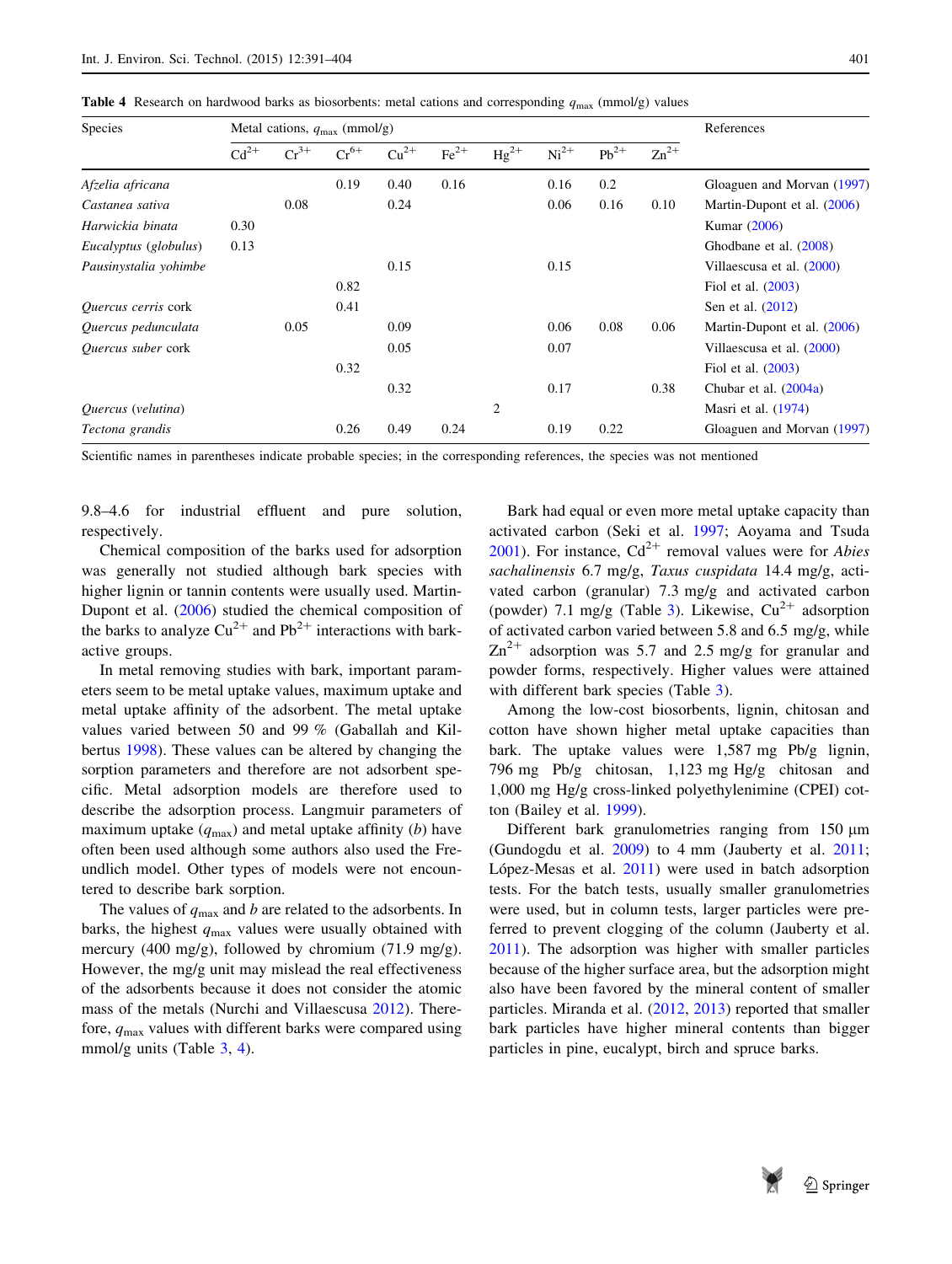# <span id="page-11-0"></span>Conclusion and prospects

There has been an increasing interest over the last decades in using barks and other biomasses for heavy metals removal treatments. Overall, bark shows a high adsorption capacity of metals, often comparable to that of activated carbon.

Copper and cadmium were the most studied metals, followed by zinc and chromium. Barks of *Pinus ponderosa*, C. japonica and Quercus velutina showed the highest potential in the removal of copper, chromium and mercury, respectively.

Special attention should be given to the heterogeneity of bark, and the adsorption assays should better explore this structural complexity and its associated chemical composition. There is also a need for mechanistic studies that include nature of binding sites, coordination chemistry, oxidation states and the speciation of metals.

Acknowledgments The Forest Research Centre is a research unit funded by the Portuguese Science and Technology Foundation (FCT) through project PEst-OE/AGR/UI0239/2011. The first author acknowledges a postdoctoral scholarship from FCT.

## References

- Aharoni C, Ungarish M (1977) Kinetics of activated chemisorption. Part 2. Theoretical models. J Chem Soc, Faraday Trans 73:456–464
- Al-Asheh S, Duvnjak Z (1997) Sorption of cadmium and other heavy metals by pine bark. J Hazard Mater 56:35–51
- Aoyama M, Tsuda M (2001) Removal of Cr(VI) from aqueous solutions by larch bark. Wood Sci Technol 35:425–434
- Aoyama M, Kishino M, Jo TS (2004) Biosorption of Cr(VI)on Japanese cedar bark. Sep Sci Technol 39(5):1149–1162
- Bailey SE, Olin TJ, Bricka RM, Adrian DD (1999) A review of potentially low-cost sorbents for heavy metals. Water Res 33:2469–2479
- Boving TB, Klement J, Rowell R, Xing B (2008) Effectiveness of wood and bark in removing organic and inorganic contaminates from aqueous solution. Mol Cryst Liq Cryst 483(1):339–347
- Brás I, Lemos LT, Alves A, Pereira MFR (2004) Application of pine bark as a sorbent for organic pollutants in effluents. Manag Environ Qual 15(5):491–501
- Chubar N, Carvalho JR, Correia MNJ (2004a) Cork biomass as biosorbent for Cu(II), Zn(II) and Ni(II). Colloid Surf A 230:57–65
- Chubar N, Carvalho JR, Correia MJN (2004b) Heavy metals biosorption on cork biomass: effect of the pre-treatment. Colloid Surf A 238:51–58
- Corder SE (1976) Properties and uses of bark as an energy source. XVI IUFRO World Congress, Oslo
- Escudero C, Fiol N, Poch J, Villaescusa I (2008a) The kinetics of copper sorption onto yohimbe bark wastes. Int J Environ Pollut 34(1–4):215–230
- Escudero C, Gabaldon C, Marzal P, Villaescusa I (2008b) Effect of EDTA on divalent metal adsorption onto grape stalks and exhausted coffee wastes. J Hazard Mat 152:476–485
- Escudero C, Poch J, Villaescusa I (2013) Modelling of breakthrough curves of single and binary mixtures of Cu(II), Cd(II), Ni(II) and Pb(II) sorption onto grape stalks waste. Chem Eng J 217:129–138
- FAO (Food and Agriculture Organization of the United Nations) (2011) State of the world's forests 2011. FAO, Rome
- Fiol N, Villaescusa I (2009) Determination of sorbent point zero charge: usefulness in adsorption studies. Environ Chem Lett 7:79–84
- Fiol N, Villaescusa I, Martinez M, Miralles N, Poch J, Serarols J (2003) Biosorption of Cr(VI) using low cost sorbents. Environ Chem Lett 1:135–139
- Foo KY, Hameed BH (2010) Insights into the modeling of adsorption isotherm systems. Chem Eng J 156:2–10
- Freer J, Baeza J, Maturana H, Palma G, Duran N (1989) Removal and recovery of uranium by modified Pinus radiata D. Don bark. J Chem Technol Biotechnol 46(1):41–48
- Gaballah I, Kilbertus G (1998) Recovery of heavy metal ions through decontamination of synthetic solutions and industrial effluents using modified barks. J Geochem Explor 62(1–3):241–286
- Ghodbane I, Nouri K, Hamdaoui O, Chiha M (2008) Kinetic and equilibrium study for the sorption of cadmium (II) ions from aqueous phase by eucalyptus bark. J Hazard Mater 152:148–158
- Gloaguen V, Morvan H (1997) Removal of heavy metal ions from aqueous solution by modified barks. J Environ Sci Health, Part A 32(4):901–912
- Gundogdu A, Ozdes D, Duran C, Bulut VN, Soylak M, Senturk HB (2009) Biosorption of Pb(II) ions from aqueous solution by pine bark (Pinus brutia Ten.). Chem Eng J 153:62–69
- Hanzlik J, Jehlicka J, Sebek O, Weishauptova Z, Machovic V (2004) Multi-component adsorption of Ag (I), Cd (II) and Cu (II) by natural carbonaceous materials. Water Res 38:2178–2184
- Harkin JM, Rowe JW (1971) Bark and its possible uses. Research note. Forest Products Laboratory. [http://www.treesearch.fs.fed.](http://www.treesearch.fs.fed.us/Pubs/5760) [us/Pubs/5760.](http://www.treesearch.fs.fed.us/Pubs/5760) Accessed 30 June 2012
- Haussard M, Gaballah I, Kanari N, De Donato O, Barres O, Villieras F (2003) Separation of hydrocarbons and lipid from water using treated bark. Water Res 37(2):362–374
- Ho YS, Porter JF, McKay G (2002) Equilibrium isotherm studies for the sorption of divalent metal ions onto peat: copper, nickel and lead single component systems. Water Air Soil Pollut 141:1–33
- Horsfall M, Ogban FE, Akporhonor EE (2006) Recovery of lead and cadmium ions from metal-loaded biomass of wild cocoyam (Caladium bicolor) using acidic, basic and neutral eluent solutions. Electron J Biotechnol 9(2):152–156
- Jauberty L, Gloaguen V, Astier C, Krausz P, Delpech V, Berland A, Granger V, Niort I, Royer A, Decossas JL (2011) Bark, a suitable biosorbent for the removal of uranium from waste water-From laboratory to industry. Radioprotection 46(4):443–456
- Jové P, Olivella MA, Cano L (2011) Study of the variability in chemical composition of bark layers of Quercus suber L. from different production areas. BioResources 6(2):1806–1815
- Khokhotva AP (2010) Adsorption of heavy metals by a sorbent based on pine bark. J Water Chem Technol 32(6):336–340
- Kumar U (2006) Agricultural products and by-products as a low-cost adsorbent for heavy metal removal from water and waste-water: a review. Sci Res Essays 1(2):33–37
- Li F, Li LY (2003) An equation characterizing multi-heavy-metal sorption onto bentonite, forest soil and spruce bark. Environ Technol 24:1479–1490
- López-Mesas M, Navarrete ER, Carrillo F, Palet C (2011) Bioseparation of Pb(II) and Cd (II) from aqueous solution using cork

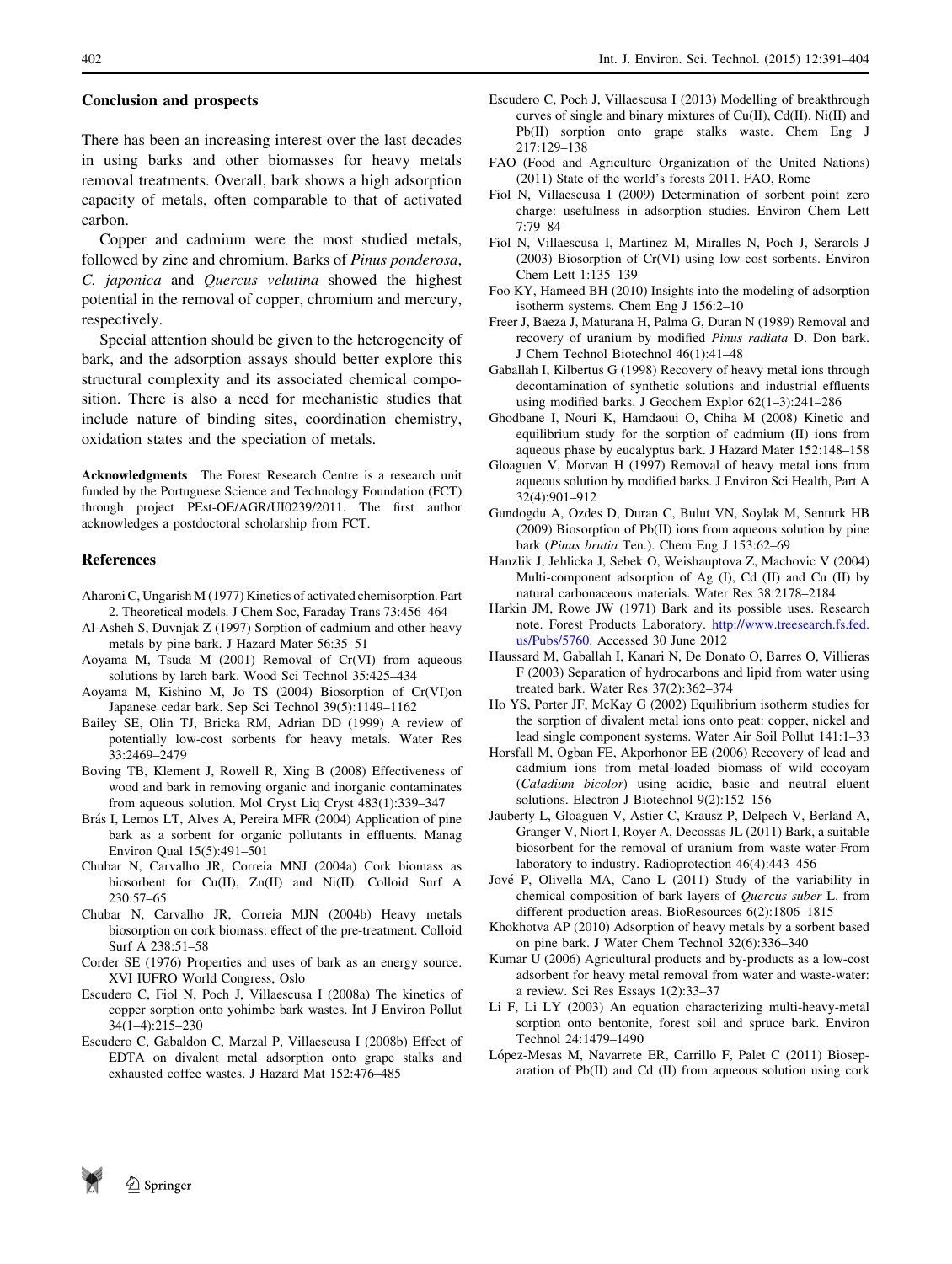<span id="page-12-0"></span>waste biomass. Modelling and optimization of the parameters of the biosorption step. Chem Eng J 174:9–17

- Marques AV, Pereira H (2013) Lignin monomeric composition of corks from the barks of Betula pendula, Quercus suber and Quercus cerris determined by Py–GC–MS/FID. J Anal Appl Pyrol 100:88–94
- Marques AV, Pereira H, Meier D, Faix O (2005) Structural characterization of cork lignin by thioacidolysis and permanganate oxidation. Holzforschung 53(2):167–174
- Martin-Dupont F, Gloaguen V, Granet R, Guilloton M, Morvan H, Krausz P (2002) Heavy metal adsorption by crude coniferous barks: a modelling study. J Environ Sci Health, Part A 37(6):1063–1073
- Martin-Dupont F, Gloaguen V, Granet R, Guilloton M, Krausz P (2004) Chemical modifications of Douglas fir bark, a lignocellulosic byproduct-enhancement of their lead (II) binding capacities. Sep Sci Technol 39(7):1595–1610
- Martin-Dupont F, Gloaguen V, Guilloton M, Granet R, Krausz P (2006) Study of the chemical interaction between the barks and heavy metal cations in the sorption process. J Environ Sci Health, Part A 41(2):149–160
- Masri MS, Reuter FW, Friedman M (1974) Binding of metal cations by natural substances. J Appl Polym Sci 18:675–681
- Matsumoto M, Kawabata D, Takatani T, Yoshida Y, Kondo K (2013) Selective adsorption of oxometallic and gold ions on filter paper containing cedar bark. Solvent Extr Ion Exch. doi[:10.1080/](http://dx.doi.org/10.1080/07366299.2013.850005) [07366299.2013.850005](http://dx.doi.org/10.1080/07366299.2013.850005)
- Miralles N, Martínez M, Florido A, Casas I, Fiol N, Villaescusa I (2008) Grape stalks waste as low cost biosorbents: an alternative for metal removal from aqueous solutions. Solvent Extr Ion Exch 26:261–270
- Miranda I, Gominho J, Mirra I, Pereira H (2012) Chemical characterization of barks from Picea abies and Pinus sylvestris after fractioning into different particle sizes. Ind Crops Prod 36:395–400
- Miranda I, Gominho J, Mirra I, Pereira H (2013) Fractioning and chemical characterization of barks of Betula pendula and Eucalyptus globulus. Ind Crops Prod 41:299–305
- Naja GM, Volesky B, Murphy V (2009) Biosorption, metals. In: Flickinger MC (ed) Encyclopedia of industrial biotechnology, bioprocess, bioseparation, and cell technology. Wiley, New York
- Netzahuatl-Muñoz AR, Gullién-Jiménez FM, Chávez-Gómez B, Villegas-Garrido TL, Cristiani-Urbina E (2012) Kinetic study of the effect of pH on hexavalent and trivalent chromium removal from aqueous solution by Cupressus lusitanica bark. Water Air Soil Pollut 223:625–641
- Nurchi VM, Villaescusa I (2008) Agricultural biomasses as sorbents of some trace metals. Coord Chem Rev 252:1178–1188
- Nurchi VM, Villaescusa I (2012) Sorption of toxic metal ions by solid sorbents: a predictive speciation approach based on complex formation constants in aqueous solution. Coord Chem Rev 256:212–221
- Nurchi VM, Crisponi G, Villaescusa I (2010) Chemical equilibria in wastewaters during toxic metal ion removal by agricultural biomass. Coord Chem Rev 254:2181–2192
- Oh M, Tshabalala M (2007) Pelletized ponderosa pine bark for adsorption of toxic heavy metals from water. BioResources 2(1):66–81
- Olivella MA, Jové P, Şen A, Pereira H, Villaescusa I, Fiol N (2011) Sorption performance of *Quercus cerris* cork with polycyclic aromatic hydrocarbons and toxicity testing. BioResources 6(3):3363–3375
- Palma G, Freer J, Baeza J (2003) Removal of metal ions by modified Pinus radiata bark and tannins from water solutions. Water Res 37:4974–4980
- Park D, Yun YS, Park JM (2010) The past, present, and future trends of biosorption. Biotechnol Bioprocess Eng 15:86–102
- Pereira H (2007) Cork: biology, production and uses. Elsevier, Amsterdam
- Pereira H (2012a) Anatomical studies of barks. I SINBOT. In: International symposium on applied botany. Federal University of Lavras, Lavras, Brasil, 4–6 October
- Pereira H (2012b) The importance of biomass structure and chemical composition for biorefineries. In: 2012 IUFRO conference. 8–13 July, Lisbon, Portugal
- Pereira H (2013) Cork chemical variability. BioResources 8:2246–2256
- Poch J, Villaescusa I (2012) Orthogonal distance regression: a good alternative to least squares for modelling sorption data. J Chem Eng Data 57:490–499
- Psareva TS, Zakutevskyy OI, Chubar NI, Strelko VV, Shaposhinikova TO, Carvalho JR, Correia MJN (2005) Uranium sorption on cork biomass. Colloid Surf A 252:231–236
- Pujol D, Bartoli M, Torre F, Villaescusa I, Poch J (2013) Modelling synergistic sorption of Cr(VI), Cu (II) and Ni (II) onto exhausted coffee wastes from binary mixtures Cr(VI)–Cu(II) and Cr(VI)– Ni (II). Chem Eng J 230:396–405
- Rowell RM (2006) Removal of metal ions from contaminated water using agricultural residues. In: Ecowood 2006: 2nd international conference on environmentally-compatible forest products. Fernando Pessoa University. Oporto, Portugal, 20–22 September
- Rowell RM (2012) Handbook of wood chemistry and wood composites. CRC Press, Boca Raton
- Saka C, Şahin Ö, Küçük MM (2012) Applications on agricultural and forest waste adsorbents for the removal of lead (II) from contaminated waters. IJEST 9(2):379–394
- Sarin V, Pant KK (2006) Removal of chromium from industrial waste by using eucalyptus bark. Bioresour Technol 97:15–20
- Seki K, Saito N, Aoyama M (1997) Removal of heavy metal ions from solutions by coniferous barks. Wood Sci Technol 31:441–447
- Sen A, Miranda I, Santos S, Graça J, Pereira H (2010) The chemical composition of cork and phloem in the rhytidome of Quercus cerris bark. Ind Crops Prod 31:417–422
- Şen A, Olivella MA, Fiol N, Miranda I, Villaescusa I, Pereira H (2012) Removal of chromium (VI) in aqueous environments using cork and heat treated cork samples from Quercus cerris and Quercus suber. BioResources 7(4):4843–4857
- Shin EW (2005) Cadmium removal by Juniperus monosperma. The role of calcium oxalate monohydrate structure in bark. Korean J Chem Eng 22(4):599–604
- Shin EW, Karthikeyan KG, Tshabalala MA (2007) Adsorption mechanism of cadmium on juniper bark and wood. Bioresour Technol 98:588–594
- Tuck CO, Pérez E, Horváth IT, Sheldon RA, Poliakoff M (2012) Valorization of biomass: deriving more value from waste. Science 337:695–699
- Vazquez G, González-Álvarez J, Freire S, López-Lorenzo M, Antorrena G (2002) Removal of cadmium and mercury ions from aqueous solution by sorption on treated Pinus pinaster bark: kinetics and isotherms. Bioresour Technol 82:247–251
- Villaescusa I, Martinez M, Miralles N (2000) Heavy metal uptake from aqueous solution by cork and yohimbe bark wastes. J Chem Technol Biotechnol 75:812–816